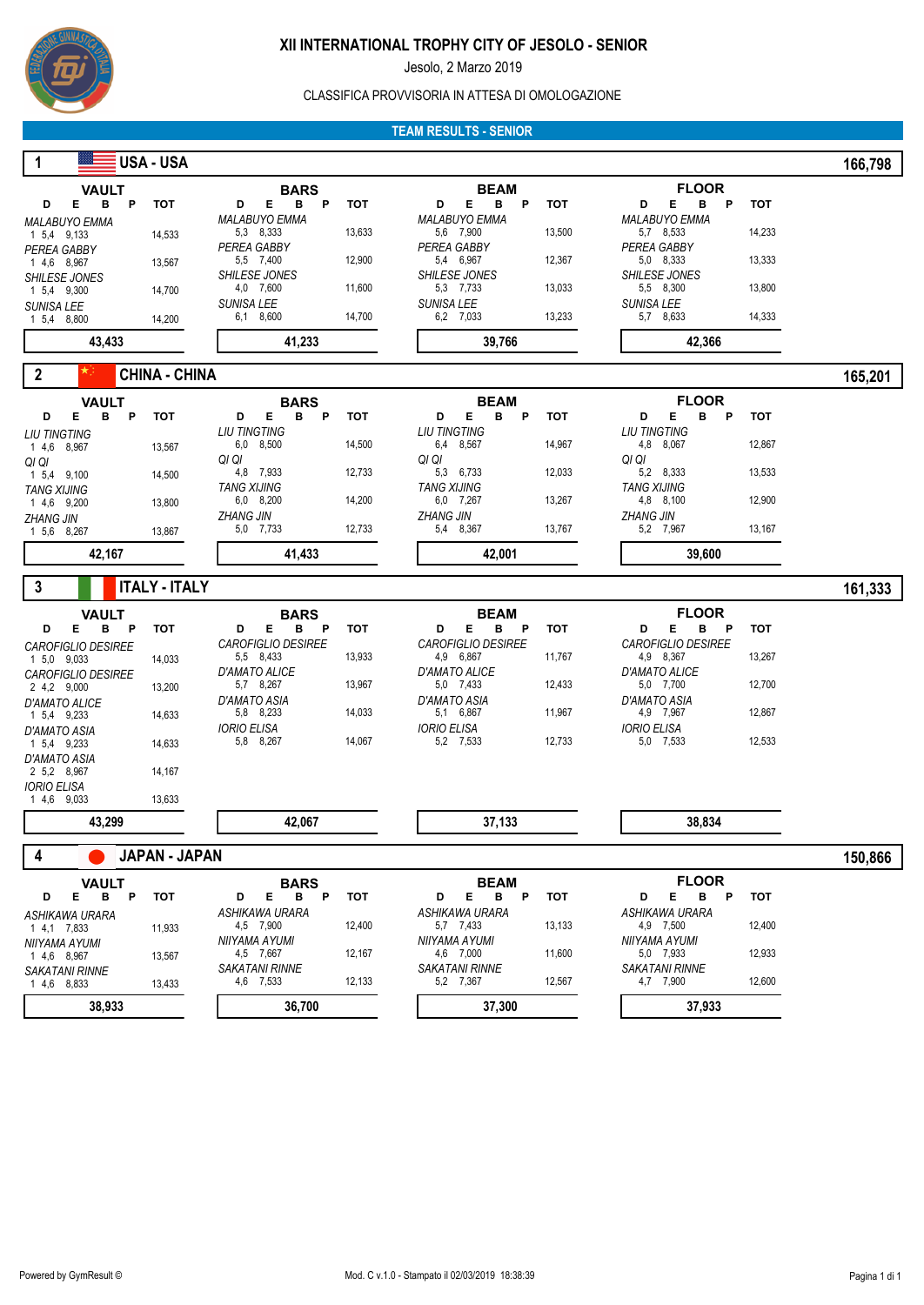

| <b>SENIOR</b>                                           |                      |                  |                |                |                      |            |  |
|---------------------------------------------------------|----------------------|------------------|----------------|----------------|----------------------|------------|--|
| ATLETA/SOCIETA'<br>CL                                   |                      | <b>TOT</b>       | D              | Е              | <b>PEN</b>           | <b>BON</b> |  |
| <b>SUNISA LEE</b><br>USA                                |                      | 56,466           |                |                |                      |            |  |
|                                                         | <b>FLOOR</b>         | 14,333           | 5,70           | 8,633          |                      |            |  |
|                                                         | <b>BEAM</b>          | 13,233           | 6,20           | 7,033          |                      |            |  |
|                                                         | <b>BARS</b>          | 14,700           | 6,10           | 8,600          |                      |            |  |
|                                                         | <b>VAULT</b>         | 14,200           | 5,40           | 8,800          |                      |            |  |
| <b>LIU TINGTING</b><br>$\mathbf{2}$<br><b>CHINA</b>     |                      | 55,901           |                |                |                      |            |  |
|                                                         | <b>FLOOR</b>         | 12,867           | 4,80           | 8,067          |                      |            |  |
|                                                         | <b>BEAM</b>          | 14,967           | 6,40           | 8,567          |                      |            |  |
|                                                         | <b>BARS</b>          | 14,500           | 6,00           | 8,500          |                      |            |  |
|                                                         | VAULT                | 13,567           | 4,60           | 8,967          |                      |            |  |
| <b>MALABUYO EMMA</b><br>3<br>USA                        |                      | 55,899           |                |                |                      |            |  |
|                                                         | <b>FLOOR</b>         | 14,233           | 5,70           | 8,533          |                      |            |  |
|                                                         | <b>BEAM</b>          | 13,500           | 5,60           | 7,900          |                      |            |  |
|                                                         | <b>BARS</b>          | 13,633           | 5,30           | 8,333          |                      |            |  |
|                                                         | VAULT                | 14,533           | 5,40           | 9,133          |                      |            |  |
| <b>TANG XIJING</b><br>4<br><b>CHINA</b>                 |                      | 54,167           |                |                |                      |            |  |
|                                                         | <b>FLOOR</b>         | 12,900           | 4,80           | 8,100          |                      |            |  |
|                                                         | <b>BEAM</b>          | 13,267           | 6,00           | 7,267          |                      |            |  |
|                                                         | <b>BARS</b>          | 14,200           | 6,00           | 8,200          |                      |            |  |
|                                                         | <b>VAULT</b>         | 13,800           | 4,60           | 9,200          |                      |            |  |
| <b>D'AMATO ALICE</b><br>$5\phantom{.0}$<br><b>ITALY</b> |                      | 53,733           |                |                |                      |            |  |
|                                                         | <b>FLOOR</b>         | 12,700           | 5,00           | 7,700          |                      |            |  |
|                                                         | <b>BEAM</b>          | 12,433           | 5,00           | 7,433          |                      |            |  |
|                                                         | <b>BARS</b>          | 13,967           | 5,70           | 8,267          |                      |            |  |
|                                                         | VAULT                | 14,633           | 5,40           | 9,233          |                      |            |  |
| <b>ZHANG JIN</b><br>6<br><b>CHINA</b>                   |                      | 53,534           |                |                |                      |            |  |
|                                                         | <b>FLOOR</b>         | 13,167           | 5,20           | 7,967          |                      |            |  |
|                                                         | <b>BEAM</b>          | 13,767           | 5,40           | 8,367          |                      |            |  |
|                                                         | <b>BARS</b>          | 12,733           | 5,00           | 7,733          |                      |            |  |
|                                                         | VAULT                | 13,867           | 5,60           | 8,267          |                      |            |  |
| <b>D'AMATO ASIA</b><br><b>ITALY</b>                     |                      | 53,500           |                |                |                      |            |  |
|                                                         | <b>FLOOR</b>         | 12,867           | 4,90           | 7,967          |                      |            |  |
|                                                         | <b>BEAM</b>          | 11,967           | 5,10           | 6,867          |                      |            |  |
|                                                         | <b>BARS</b>          | 14,033           | 5,80           | 8,233          |                      |            |  |
|                                                         | <b>VAULT</b>         | 14,633           |                |                |                      |            |  |
| Esecuzione n.1<br>Esecuzione n.2                        |                      | 14,63<br>14, 17  | $5,40$<br>5,20 | $9,23$<br>8,97 | $0,\!00$<br>$0,\!00$ |            |  |
| <b>LIU JINGXING</b><br>8                                |                      | 53,434           |                |                |                      |            |  |
| <b>CHINA</b>                                            |                      |                  |                |                |                      |            |  |
|                                                         | <b>FLOOR</b>         | 13,000           | 4,90           | 8,100          |                      |            |  |
|                                                         | <b>BEAM</b>          | 13,400           | 5,50           | 7,900          |                      |            |  |
|                                                         | <b>BARS</b><br>VAULT | 13,667<br>13,367 | 5,50<br>4,60   | 8,167<br>8,767 |                      |            |  |
| SHILESE JONES                                           |                      |                  |                |                |                      |            |  |
| 9<br><b>USA</b>                                         |                      | 53,133           |                |                |                      |            |  |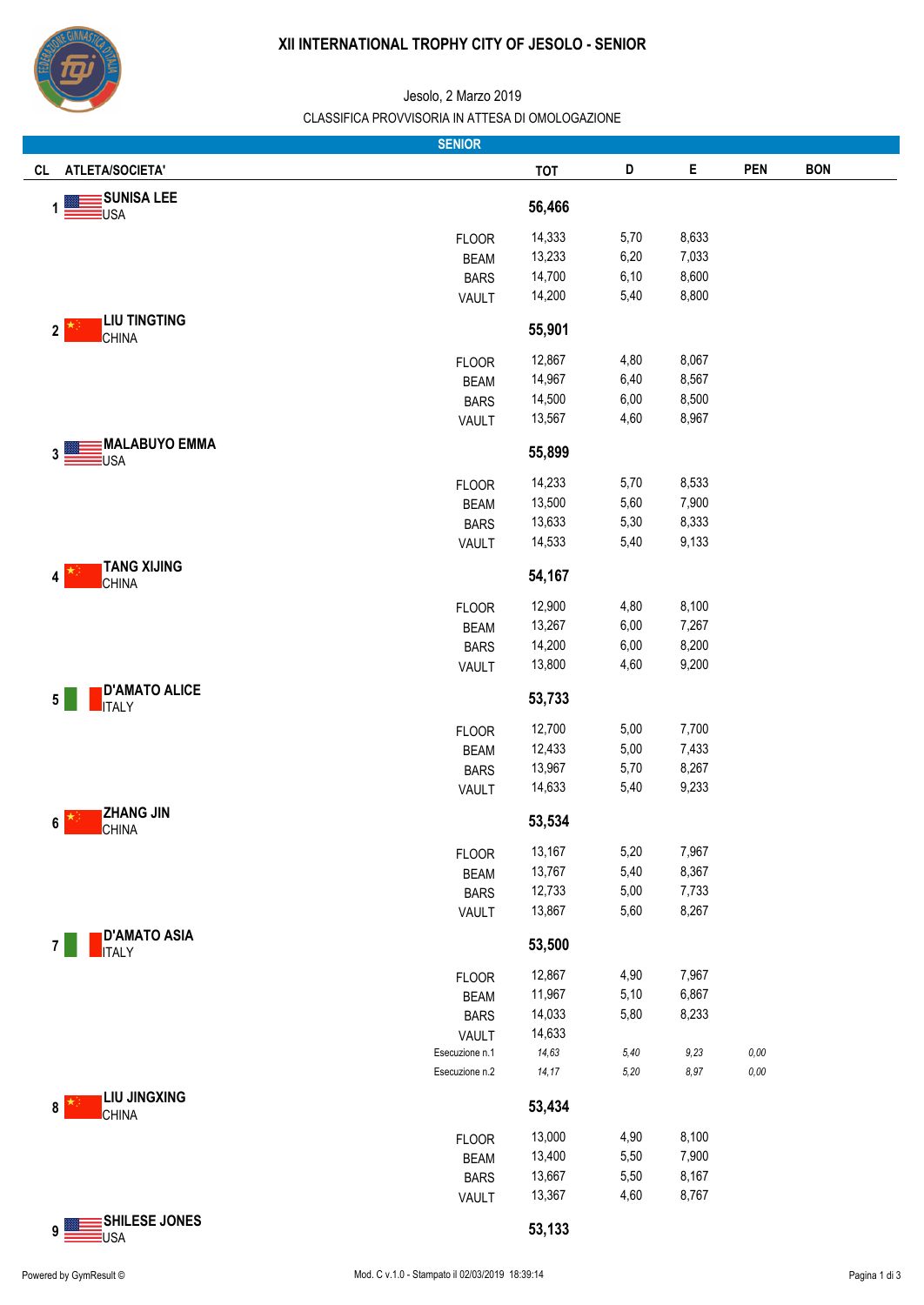

|                                                 | <b>SENIOR</b>                                  |                  |              |                |            |               |
|-------------------------------------------------|------------------------------------------------|------------------|--------------|----------------|------------|---------------|
| <b>ATLETA/SOCIETA'</b><br><b>CL</b>             |                                                | <b>TOT</b>       | D            | Е              | <b>PEN</b> | <b>BON</b>    |
|                                                 | <b>FLOOR</b>                                   | 13,800           | 5,50         | 8,300          |            |               |
|                                                 | <b>BEAM</b>                                    | 13,033           | 5,30         | 7,733          |            |               |
|                                                 | <b>BARS</b>                                    | 11,600           | 4,00         | 7,600          |            |               |
|                                                 | VAULT                                          | 14,700           | 5,40         | 9,300          |            |               |
| <b>CAROFIGLIO DESIREE</b><br>10<br><b>ITALY</b> |                                                | 53,000           |              |                |            |               |
|                                                 | <b>FLOOR</b>                                   | 13,267           | 4,90         | 8,367          |            |               |
|                                                 | <b>BEAM</b>                                    | 11,767           | 4,90         | 6,867          |            |               |
|                                                 | <b>BARS</b>                                    | 13,933           | 5,50         | 8,433          |            |               |
|                                                 | <b>VAULT</b>                                   | 14,033           |              |                |            |               |
|                                                 | Esecuzione n.1                                 | 14,03            | $5,00$       | 9,03           | 0,00       |               |
|                                                 | Esecuzione n.2                                 | 13,20            | 4,20         | 9,00           | $0,00$     |               |
| <b>IORIO ELISA</b><br>11<br><b>ITALY</b>        |                                                | 52,966           |              |                |            |               |
|                                                 | <b>FLOOR</b>                                   | 12,533           | 5,00         | 7,533          |            |               |
|                                                 | <b>BEAM</b>                                    | 12,733           | 5,20         | 7,533          |            |               |
|                                                 | <b>BARS</b>                                    | 14,067           | 5,80         | 8,267          |            |               |
|                                                 | <b>VAULT</b>                                   | 13,633           | 4,60         | 9,033          |            |               |
| <b>QI QI</b><br>12<br><b>CHINA</b>              |                                                | 52,799           |              |                |            |               |
|                                                 | <b>FLOOR</b>                                   | 13,533           | 5,20         | 8,333          |            |               |
|                                                 | <b>BEAM</b>                                    | 12,033           | 5,30         | 6,733          |            |               |
|                                                 | <b>BARS</b>                                    | 12,733           | 4,80         | 7,933          |            |               |
|                                                 | <b>VAULT</b>                                   | 14,500           | 5,40         | 9,100          |            |               |
| <b>PEREA GABBY</b><br>13                        |                                                | 52,167           |              |                |            |               |
| USA                                             |                                                |                  |              |                |            |               |
|                                                 | <b>FLOOR</b>                                   | 13,333           | 5,00         | 8,333          |            |               |
|                                                 | <b>BEAM</b>                                    | 12,367           | 5,40         | 6,967          |            |               |
|                                                 | <b>BARS</b>                                    | 12,900<br>13,567 | 5,50<br>4,60 | 7,400<br>8,967 |            |               |
|                                                 | VAULT                                          |                  |              |                |            |               |
| <b>SAKATANI RINNE</b><br>14<br><b>JAPAN</b>     |                                                | 50,733           |              |                |            |               |
|                                                 | <b>FLOOR</b>                                   | 12,600           | 4,70         | 7,900          |            |               |
|                                                 | <b>BEAM</b>                                    | 12,567           | 5,20         | 7,367          |            |               |
|                                                 | <b>BARS</b>                                    | 12,133           | 4,60         | 7,533          |            |               |
| <b>NIIYAMA AYUMI</b>                            | <b>VAULT</b>                                   | 13,433           | 4,60         | 8,833          |            |               |
| 15<br><b>JAPAN</b>                              |                                                | 50,267           |              |                |            |               |
|                                                 | <b>FLOOR</b>                                   | 12,933           | 5,00         | 7,933          |            |               |
|                                                 | <b>BEAM</b>                                    | 11,600           | 4,60         | 7,000          |            |               |
|                                                 | <b>BARS</b>                                    | 12,167           | 4,50         | 7,667          |            |               |
|                                                 | <b>VAULT</b>                                   | 13,567           | 4,60         | 8,967          |            |               |
| <b>ASHIKAWA URARA</b><br>16<br><b>JAPAN</b>     |                                                | 49,866           |              |                |            |               |
|                                                 | <b>FLOOR</b>                                   | 12,400           | 4,90         | 7,500          |            |               |
|                                                 | <b>BEAM</b>                                    | 13,133           | 5,70         | 7,433          |            |               |
|                                                 | <b>BARS</b>                                    | 12,400           | 4,50         | 7,900          |            |               |
|                                                 | VAULT                                          | 11,933           | 4,10         | 7,833          |            |               |
| <b>MAGGIO MARTINA</b>                           |                                                |                  |              |                |            |               |
| 17<br><b>ITALY</b>                              |                                                | 49,066           |              |                |            |               |
|                                                 | <b>FLOOR</b>                                   | 12,700           | 4,40         | 8,300          |            |               |
|                                                 | <b>BEAM</b>                                    | 12,233           | 5,20         | 7,033          |            |               |
|                                                 | <b>BARS</b>                                    | 10,433           | 4,90         | 5,533          |            |               |
| Powered by GymResult ©                          | Mod. C v.1.0 - Stampato il 02/03/2019 18:39:14 |                  |              |                |            | Pagina 2 di 3 |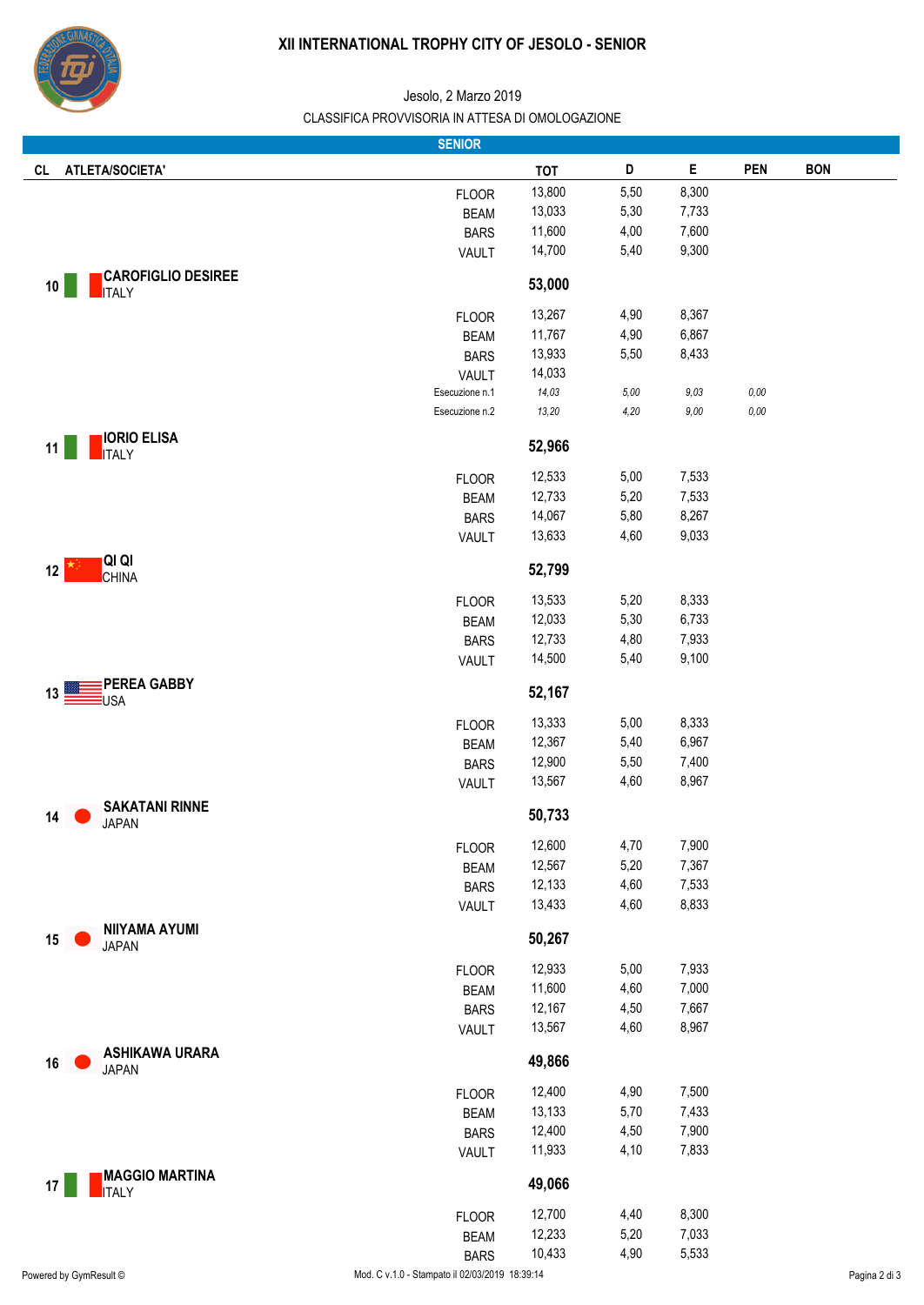

|                                             | <b>SENIOR</b> |        |      |       |            |            |
|---------------------------------------------|---------------|--------|------|-------|------------|------------|
| ATLETA/SOCIETA'<br>CL.                      |               | тот    | D    | Е     | <b>PEN</b> | <b>BON</b> |
|                                             | VAULT         | 13,700 | 4,60 | 9,100 |            |            |
| <b>BASILE MARTINA</b><br>18<br><b>ITALY</b> |               | 37,834 |      |       |            |            |
|                                             | <b>FLOOR</b>  | 12,200 | 4,90 | 7,400 | 0,10       |            |
|                                             | <b>BEAM</b>   | 12,967 | 5,50 | 7,467 |            |            |
|                                             | VAULT         | 12,667 | 5,00 | 7,667 |            |            |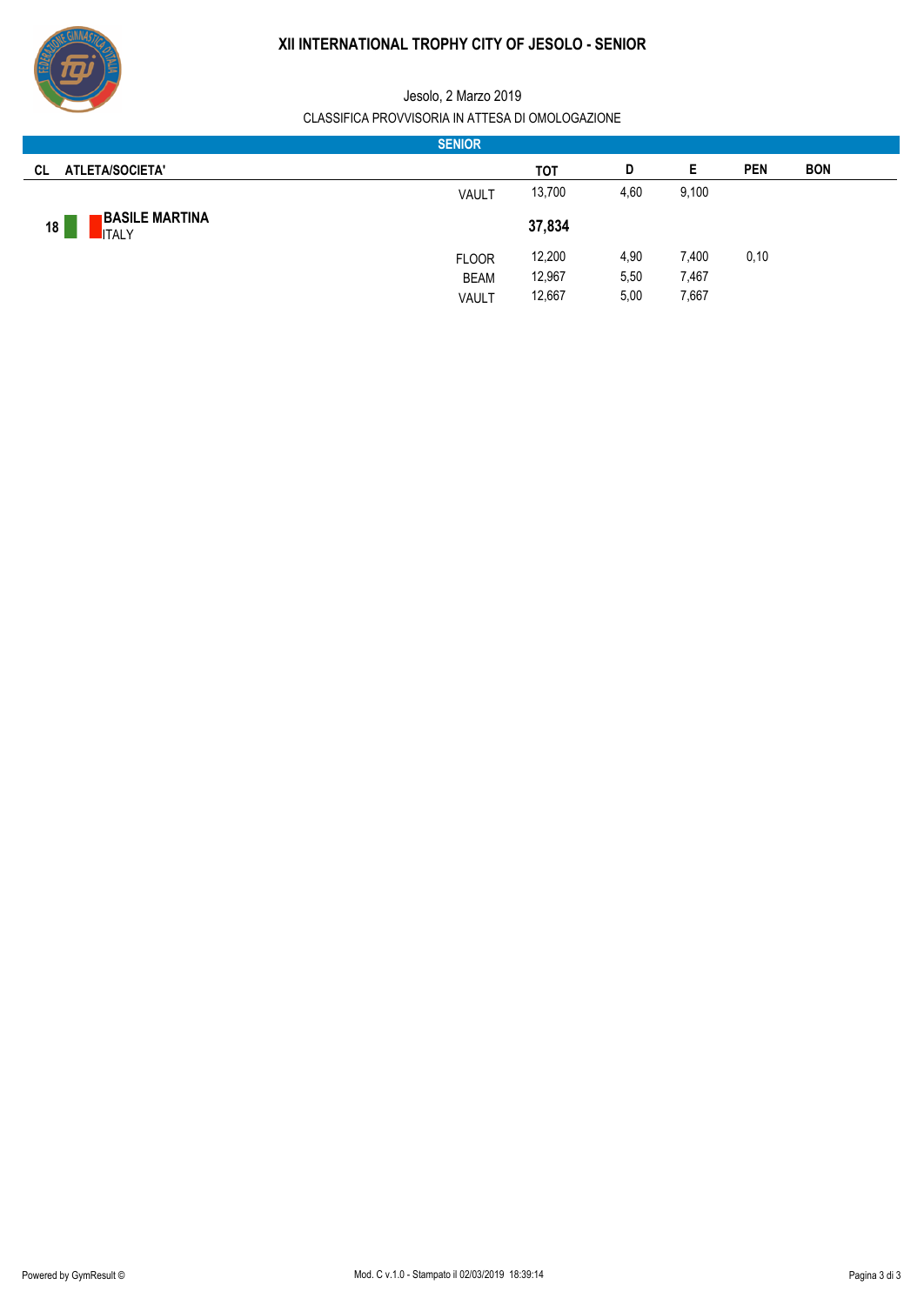# **XII INTERNATIONAL TROPHY CITY OF JESOLO - FINALS** Jesolo, 3 Marzo 2019



# **INDIVIDUAL SENIOR - VAULT**

| ATLETA/SOCIETA'<br>CL                     | <b>PUNTEGGIO</b> |               |       |       |   |       |     |
|-------------------------------------------|------------------|---------------|-------|-------|---|-------|-----|
| <b>D'AMATO ASIA</b>                       | 14,200           | <b>TOTALE</b> | D     | Е     | в | D     |     |
| <b>ITALY</b>                              |                  | 14,550        | 5,400 | 9.150 |   |       | n.1 |
|                                           |                  | 13,850        | 5,200 | 8,750 |   | 0.100 | n.2 |
| <b>CAROFIGLIO DESIREE</b><br>$\mathbf{2}$ | 13,250           | <b>TOTALE</b> | D     | Е     | в | P     |     |
| <b>ITALY</b>                              |                  | 13,400        | 5,000 | 8.500 |   | 0.100 | n.1 |
|                                           |                  | 13,100        | 4,200 | 8.900 |   |       | n.2 |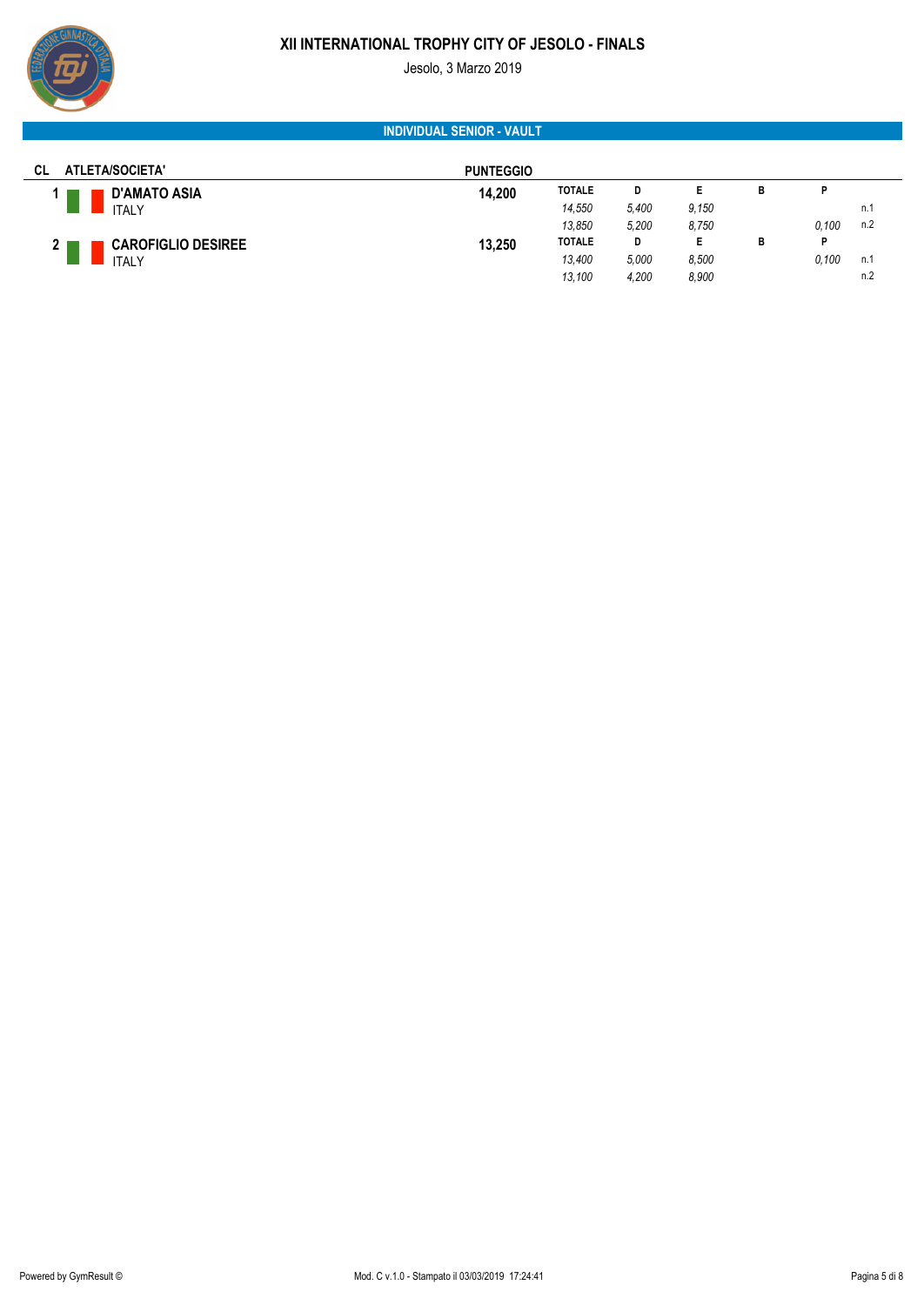#### Jesolo, 3 Marzo 2019

# **INDIVIDUAL SENIOR - BARS**

| ATLETA/SOCIETA'<br>CL                                        | <b>PUNTEGGIO</b> |                         |            |             |   |   |     |
|--------------------------------------------------------------|------------------|-------------------------|------------|-------------|---|---|-----|
| <b>SUNISA LEE</b><br>1 <sup>1</sup><br>⋹<br><b>USA</b><br>__ | 14,450           | <b>TOTALE</b><br>14,450 | D<br>6.100 | E<br>8.350  | B | P | n.1 |
| <b>TANG XIJING</b><br>$2 \star$<br><b>CHINA</b>              | 14,350           | <b>TOTALE</b><br>14,350 | D<br>6.000 | E.<br>8.350 | B | P | n.1 |
| <b>IORIO ELISA</b><br>$\mathbf{3}$<br><b>ITALY</b>           | 14,300           | <b>TOTALE</b><br>14,300 | D<br>5,800 | E.<br>8,500 | B | P | n.1 |
| <b>LIU TINGTING</b><br>4 $\star$<br><b>CHINA</b>             | 14,250           | <b>TOTALE</b><br>14,250 | D<br>6,000 | E<br>8,250  | B | P | n.1 |
| <b>D'AMATO ALICE</b><br>5<br><b>ITALY</b>                    | 13,800           | <b>TOTALE</b><br>13,800 | D<br>5,700 | E.<br>8.100 | B | P | n.1 |
| <b>MALABUYO EMMA</b><br>6 <sub>1</sub><br><u> — —</u><br>USA | 13,500           | <b>TOTALE</b><br>13,500 | D<br>5,200 | E<br>8,300  | B | P | n.1 |
| <b>ASHIKAWA URARA</b><br>7<br><b>JAPAN</b>                   | 12,650           | <b>TOTALE</b><br>12,650 | D<br>4,600 | E.<br>8.050 | B | P | n.1 |
| 8<br><b>NIIYAMA AYUMI</b><br><b>JAPAN</b>                    | 12,050           | <b>TOTALE</b><br>12,050 | D<br>4,500 | E<br>7,550  | B | P | n.1 |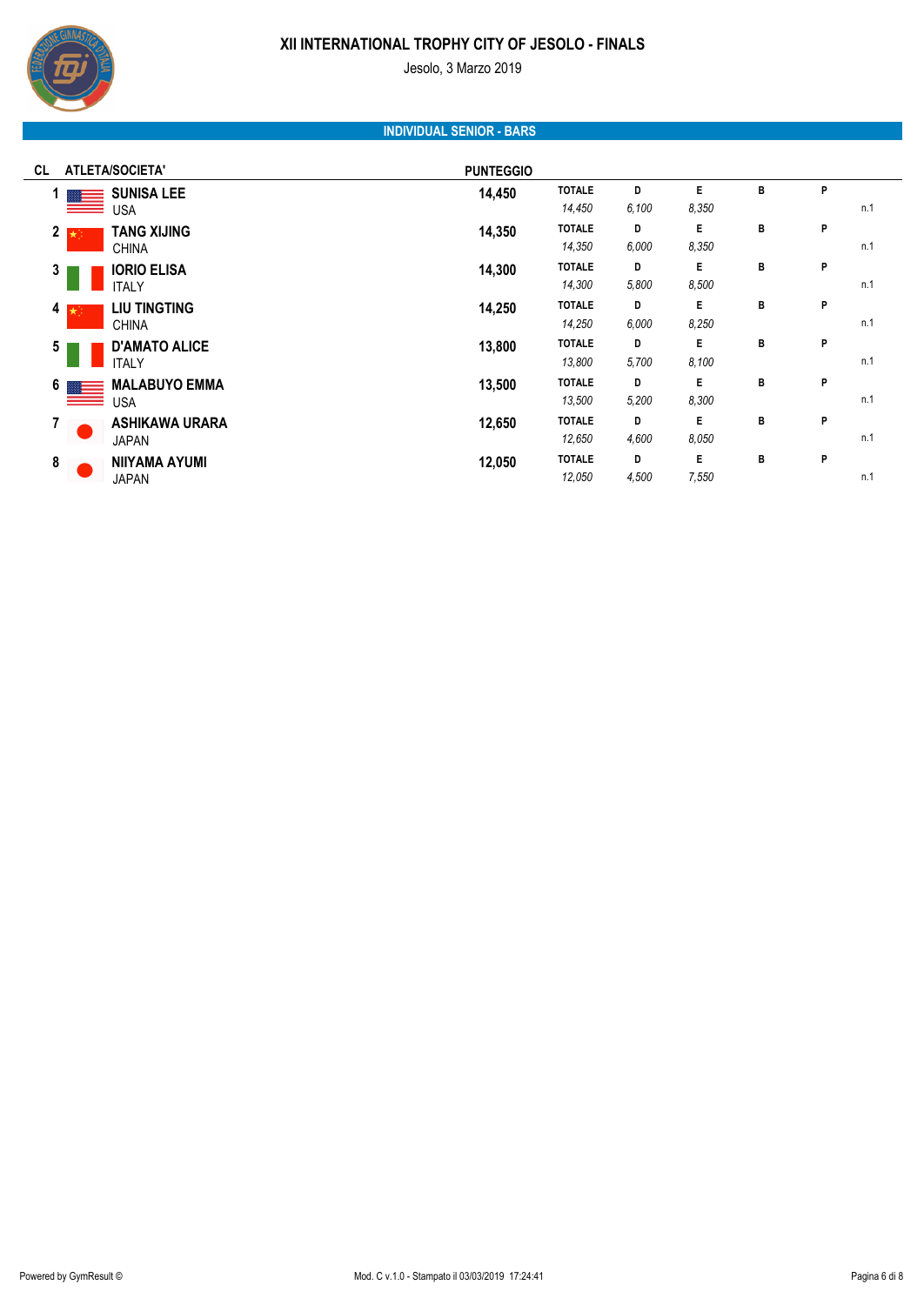#### Jesolo, 3 Marzo 2019

# **INDIVIDUAL SENIOR - BEAM**

| <b>ATLETA/SOCIETA'</b><br>CL                             | <b>PUNTEGGIO</b> |                         |            |             |   |   |     |
|----------------------------------------------------------|------------------|-------------------------|------------|-------------|---|---|-----|
| <b>LIU TINGTING</b><br>$1 \star$<br><b>CHINA</b>         | 14,800           | <b>TOTALE</b><br>14,800 | D<br>6,200 | E.<br>8,600 | в | P | n.1 |
| <b>MALABUYO EMMA</b><br>2 $\blacksquare$<br>USA<br>__    | 14,400           | <b>TOTALE</b><br>14,400 | D<br>6.100 | E.<br>8,300 | B | P | n.1 |
| <b>SUNISA LEE</b><br>3 <sub>1</sub><br>▩▬▬<br><b>USA</b> | 14,150           | <b>TOTALE</b><br>14,150 | D<br>6,100 | E<br>8.050  | в | P | n.1 |
| <b>ZHANG JIN</b><br>4 $\star$<br><b>CHINA</b>            | 14,050           | <b>TOTALE</b><br>14,050 | D<br>5,600 | E.<br>8,450 | в | P | n.1 |
| <b>MAGGIO MARTINA</b><br>5<br><b>ITALY</b>               | 13,400           | <b>TOTALE</b><br>13,400 | D<br>5,200 | E.<br>8,200 | в | P | n.1 |
| <b>IORIO ELISA</b><br>6<br><b>ITALY</b>                  | 13,350           | <b>TOTALE</b><br>13,350 | D<br>5,200 | E.<br>8.150 | в | P | n.1 |
| <b>ASHIKAWA URARA</b><br>7<br><b>JAPAN</b>               | 12,750           | <b>TOTALE</b><br>12,750 | D<br>5,600 | E.<br>7,150 | в | P | n.1 |
| 8<br><b>SAKATANI RINNE</b><br><b>JAPAN</b>               | 11,650           | <b>TOTALE</b><br>11,650 | D<br>5,200 | E<br>6,450  | В | P | n.1 |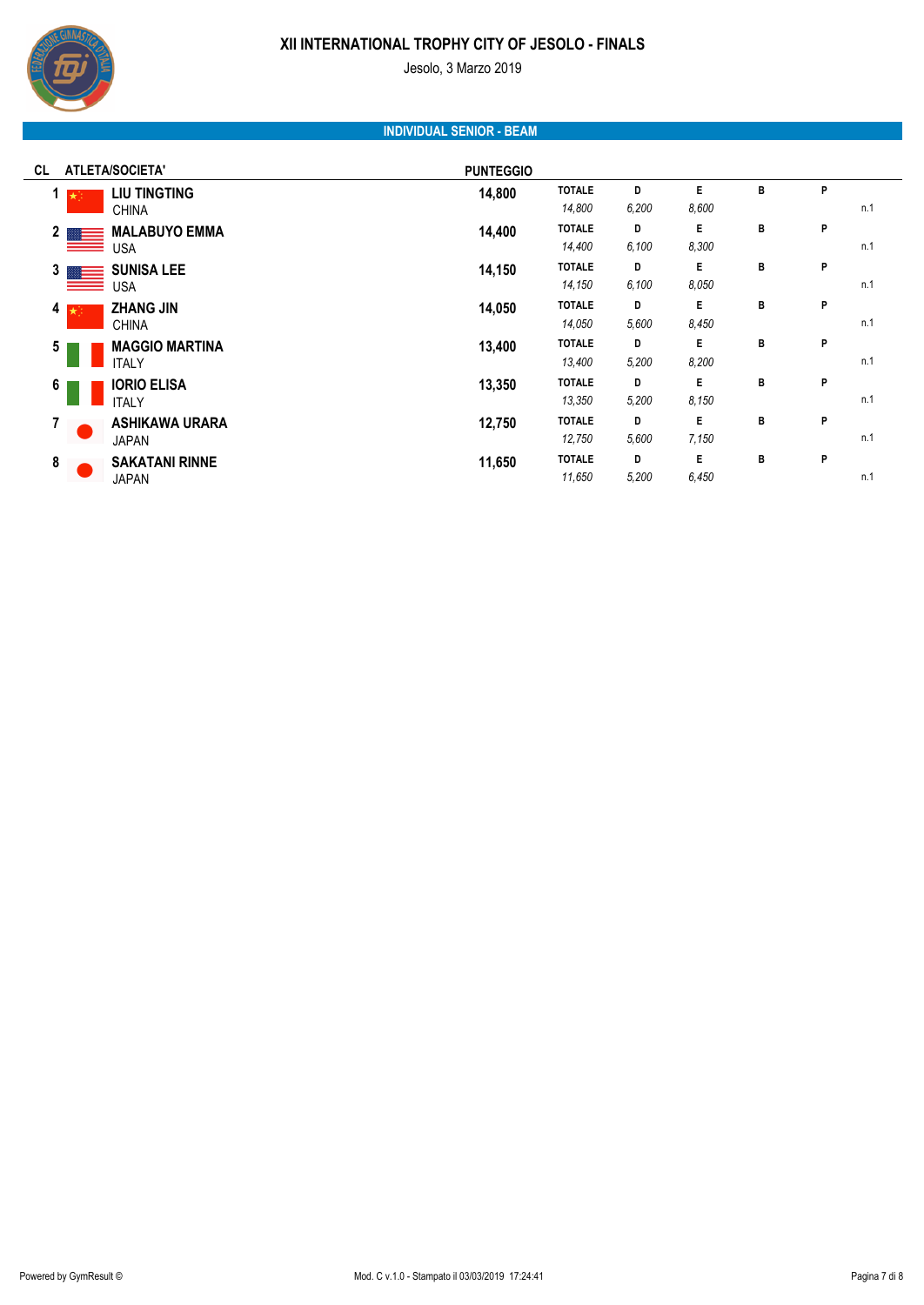

Jesolo, 3 Marzo 2019

# **INDIVIDUAL SENIOR - FLOOR**

| <b>ATLETA/SOCIETA'</b><br>CL                 | <b>PUNTEGGIO</b> |               |       |       |   |       |     |
|----------------------------------------------|------------------|---------------|-------|-------|---|-------|-----|
| <b>SUNISA LEE</b>                            | 14,200           | <b>TOTALE</b> | D     | Е     | в | P     |     |
| <b>USA</b><br>__                             |                  | 14,200        | 5,700 | 8.500 |   |       | n.1 |
| <b>MALABUYO EMMA</b><br>2 <sub>1</sub>       | 14,100           | <b>TOTALE</b> | D     | E     | B | P     |     |
| <b>USA</b><br>__                             |                  | 14,100        | 5,600 | 8,500 |   |       | n.1 |
| QI QI<br>$3 \times 7$                        | 13,550           | <b>TOTALE</b> | D     | E     | в | P     |     |
| <b>CHINA</b>                                 |                  | 13,550        | 5,200 | 8,450 |   | 0,100 | n.1 |
| <b>ZHANG JIN</b><br>4 $\star$                | 13,450           | <b>TOTALE</b> | D     | E     | В | P     |     |
| <b>CHINA</b>                                 |                  | 13,450        | 5,400 | 8.050 |   |       | n.1 |
| <b>CAROFIGLIO DESIREE</b><br>$5\phantom{.0}$ | 13,100           | <b>TOTALE</b> | D     | E     | в | P     |     |
| <b>ITALY</b>                                 |                  | 13,100        | 4,700 | 8,400 |   |       | n.1 |
| <b>D'AMATO ASIA</b><br>6                     | 12,850           | <b>TOTALE</b> | D     | Е     | в | P     |     |
| <b>ITALY</b>                                 |                  | 12,850        | 4,900 | 7,950 |   |       | n.1 |
| <b>NIIYAMA AYUMI</b><br>$\overline{7}$       | 12,450           | <b>TOTALE</b> | D     | E     | в | P     |     |
| <b>JAPAN</b>                                 |                  | 12,450        | 5,000 | 7,450 |   |       | n.1 |
| <b>SAKATANI RINNE</b><br>7                   | 12,450           | <b>TOTALE</b> | D     | E     | в | P     |     |
| <b>JAPAN</b>                                 |                  | 12,450        | 4,700 | 7,750 |   |       | n.1 |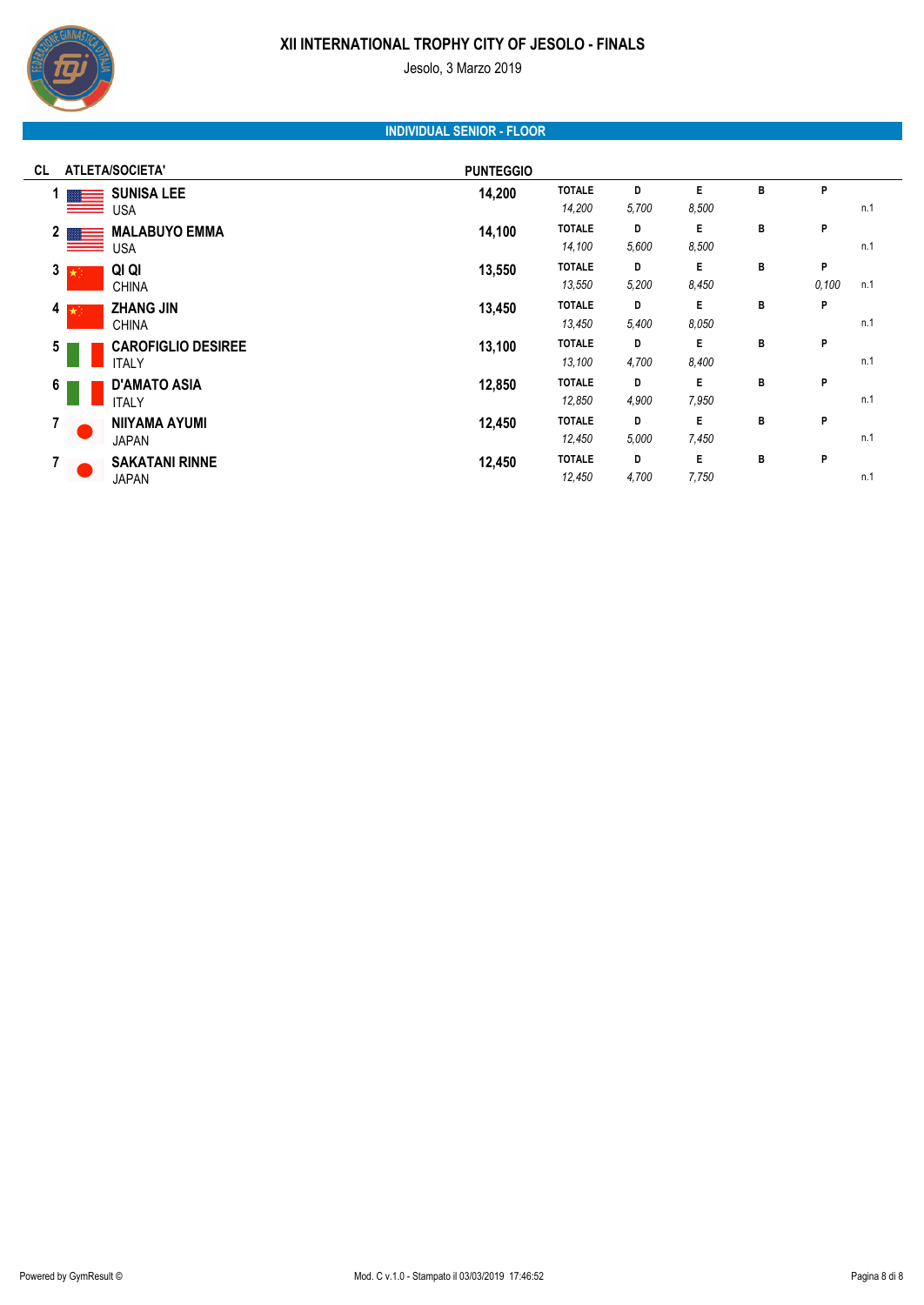

Jesolo, 2 Marzo 2019

#### CLASSIFICA PROVVISORIA IN ATTESA DI OMOLOGAZIONE

### **TEAM RESULTS - JUNIOR**

| 1                                             | <b>RUSSIA - RUSSIA</b>     |                                         |        |                                                  |                                           | 165,234    |
|-----------------------------------------------|----------------------------|-----------------------------------------|--------|--------------------------------------------------|-------------------------------------------|------------|
| <b>VAULT</b>                                  |                            | <b>BARS</b>                             |        | <b>BEAM</b>                                      | <b>FLOOR</b>                              |            |
| Е<br>в<br>P<br>D                              | <b>TOT</b>                 | Е<br>в<br>P<br>D                        | тот    | в<br>Е<br>P<br><b>TOT</b><br>D                   | Е<br>в<br>P<br>D                          | <b>TOT</b> |
| ASTAFEVA OLGA<br>1 5,0 8,833                  | 13,833                     | ASTAFEVA OLGA<br>5,6 8,367              | 13,967 | ASTAFEVA OLGA<br>5,4 6,700<br>12,100             | ASTAFEVA OLGA<br>4,9 8,233                | 13,133     |
| ASTAFEVA OLGA                                 |                            | <b>GERASIMOVA ELENA</b>                 |        | <b>GERASIMOVA ELENA</b>                          | <b>GERASIMOVA ELENA</b>                   |            |
| 2 4,6 8,867                                   | 13,467                     | 5,6 8,467<br>LISTUNOVA VIKTORIA         | 14,067 | 5,8 8,300<br>14,100<br>LISTUNOVA VIKTORIA        | 5,3 8,200<br>LISTUNOVA VIKTORIA           | 13,500     |
| <b>GERASIMOVA ELENA</b><br>1 4,6 8,733        | 13,333                     | 5,7 8,033                               | 13,733 | 0,1<br>5,5 7,367<br>12,767                       | 5,6 8,433<br>0,1                          | 13,933     |
| LISTUNOVA VIKTORIA<br>1 5,4 8,567<br>0,1      | 13,867                     | URAZOVA VLADISLAVA<br>5,9 8,700         | 14,600 | URAZOVA VLADISLAVA<br>5,5 7,200<br>12,700        | URAZOVA VLADISLAVA<br>5,3 8,533           | 13,833     |
| LISTUNOVA VIKTORIA                            |                            |                                         |        |                                                  |                                           |            |
| 2 4.6 8.833                                   | 13,433                     |                                         |        |                                                  |                                           |            |
| URAZOVA VLADISLAVA<br>1 5,4 8,767<br>0,1      | 14,067                     |                                         |        |                                                  |                                           |            |
| URAZOVA VLADISLAVA<br>2 4.6 9.133             | 13,733                     |                                         |        |                                                  |                                           |            |
| 41,767                                        |                            | 42,634                                  |        | 39,567                                           | 41,266                                    |            |
|                                               |                            |                                         |        |                                                  |                                           |            |
| $\boldsymbol{2}$                              | USA - USA                  |                                         |        |                                                  |                                           | 163,899    |
| <b>VAULT</b><br>Е<br>в<br>P<br>D              | <b>TOT</b>                 | <b>BARS</b><br>Е<br>в<br>P<br>D         | тот    | <b>BEAM</b><br>в<br>Е<br>P<br>D<br>тот           | <b>FLOOR</b><br>D<br>Е<br>в<br>P          | тот        |
| <b>ALIPIO CIENA</b>                           |                            | <b>ALIPIO CIENA</b>                     |        | <b>ALIPIO CIENA</b>                              | <b>ALIPIO CIENA</b>                       |            |
| 1 5.0 9.233<br><b>ALIPIO CIENA</b>            | 14,233                     | 5,4 6,400<br>BUTLER SOPHIA              | 11,800 | 5,7 7,900<br>13,600<br><b>BUTLER SOPHIA</b>      | 4,9 8,300<br><b>BUTLER SOPHIA</b>         | 13,200     |
| 2 4,6 9,367                                   | 13,967                     | 5,4 8,200                               | 13,600 | 5,4 6,900<br>12,300                              | 5,1 8,333                                 | 13,433     |
| <b>BUTLER SOPHIA</b><br>1 4,6 9,233           | 13,833                     | DI CELLO KAYLA<br>5,1 8,433             | 13,533 | <b>MCCLAIN KONNOR</b><br>6,0<br>8,133<br>14,133  | <b>MCCLAIN KONNOR</b><br>5,0 8,367<br>0,1 | 13,267     |
| <b>MCCLAIN KONNOR</b>                         |                            | <b>MCCLAIN KONNOR</b>                   |        |                                                  |                                           |            |
| 1 5,4 9,400<br><b>MCCLAIN KONNOR</b>          | 14,800                     | 5,3 8,667                               | 13,967 |                                                  |                                           |            |
| 2 4,6 9,300                                   | 13,900                     |                                         |        |                                                  |                                           |            |
| 42,866                                        |                            | 41,100                                  |        | 40,033                                           | 39,900                                    |            |
| 3                                             | <b>BELGIUM - BELGIUM</b>   |                                         |        |                                                  |                                           | 152,734    |
| <b>VAULT</b>                                  |                            | <b>BARS</b>                             |        | <b>BEAM</b>                                      | <b>FLOOR</b>                              |            |
| D<br>E<br>в<br>P                              | тот                        | Е<br>в<br>D<br>P                        | тот    | Е<br>в<br>D<br>P<br>тот                          | в<br>D<br>Е<br>P                          | <b>TOT</b> |
| <b>BERTRANDT STACY</b><br>1 4,6 8,767         | 13,367                     | BERTRANDT STACY<br>4,7 7,000            | 11,700 | <b>BERTRANDT STACY</b><br>4,6 8,133<br>12,733    | <b>BERTRANDT STACY</b><br>4,4 7,933       | 12,333     |
| <b>LOUON NOEMIE</b>                           |                            | <b>LOUON NOEMIE</b>                     |        | <b>LOUON NOEMIE</b>                              | <b>LOUON NOEMIE</b>                       |            |
| 1 4,6 8,600<br><b>VAELEN LISA</b>             | 13,200                     | 5,1 8,367<br><b>VAELEN LISA</b>         | 13,467 | 4,9 7,567<br>12,467<br>VAELEN LISA               | 4,7 7,767<br>VAELEN LISA                  | 12,467     |
| 1 4,6 8,933                                   | 13,533                     | 4,8 7,900                               | 12,700 | 11,000<br>4,6 6,400                              | 5,0 7,800                                 | 0,4 12,400 |
| <b>VAELEN LISA</b><br>2 4.4 8,800             | 13,200                     | VERKEST JUTTA<br>4,2 8,467              | 12,667 | <b>VERKEST JUTTA</b><br>9,833<br>4,2 5,633       | VERKEST JUTTA<br>4,7 8,033                | 12,733     |
| <b>VERKEST JUTTA</b>                          |                            |                                         |        |                                                  |                                           |            |
| 1 4,0 8,433                                   |                            |                                         |        |                                                  |                                           |            |
|                                               | 12,433                     |                                         |        |                                                  |                                           |            |
| 40,100                                        |                            | 38,834                                  |        | 36,200                                           | 37,600                                    |            |
| 4                                             | <b>ITALY - ITALY YOUNG</b> |                                         |        |                                                  |                                           | 152,034    |
| <b>VAULT</b><br>E.<br>B <sub>P</sub><br>D     | тот                        | <b>BARS</b><br>Е<br>B <sub>P</sub><br>D | тот    | <b>BEAM</b><br>Е<br>D<br>тот                     | <b>FLOOR</b><br>B P<br>Е<br>D             | тот        |
| <b>ANDREOLI ANGELA</b>                        |                            | ANDREOLI ANGELA                         |        | B P<br>ANDREOLI ANGELA                           | <b>ANDREOLI ANGELA</b>                    |            |
| 1 4,6 8,300                                   | 12,900                     | 5,1 7,167                               | 12,267 | 5,0 7,100<br>12,100                              | 5,0 7,767                                 | 12,767     |
| <b>FEDERICI ALESSIA</b><br>1 4,6 7,400<br>0,3 | 11,700                     | <b>FEDERICI ALESSIA</b><br>5,2 8,667    | 13,867 | <b>FEDERICI ALESSIA</b><br>4,7 6,500<br>11,200   | <b>FEDERICI ALESSIA</b><br>4,9 8,033      | 12,933     |
| <b>LEONE GIORGIA</b>                          |                            | <b>LEONE GIORGIA</b>                    |        | <b>LEONE GIORGIA</b>                             | <b>LEONE GIORGIA</b>                      |            |
| 1 4,6 8,800<br><b>MANDRIOTA VERONICA</b>      | 13,400                     | 4,7 7,800<br><b>MANDRIOTA VERONICA</b>  | 12,500 | 4,6 5,833<br>10,433<br><b>MANDRIOTA VERONICA</b> | 4,9 6,233<br><b>MANDRIOTA VERONICA</b>    | 11,133     |
| 1 4,6 9,033                                   | 13,633                     | 4,5 7,333                               | 11,833 | 4,9 6,700<br>11,600                              | 4,8 8,067                                 | 12,867     |
| <b>MANDRIOTA VERONICA</b><br>2 4.0 9.167      | 13,167                     |                                         |        |                                                  |                                           |            |
| 39,933                                        |                            | 38,634                                  |        | 34,900                                           | 38,567                                    |            |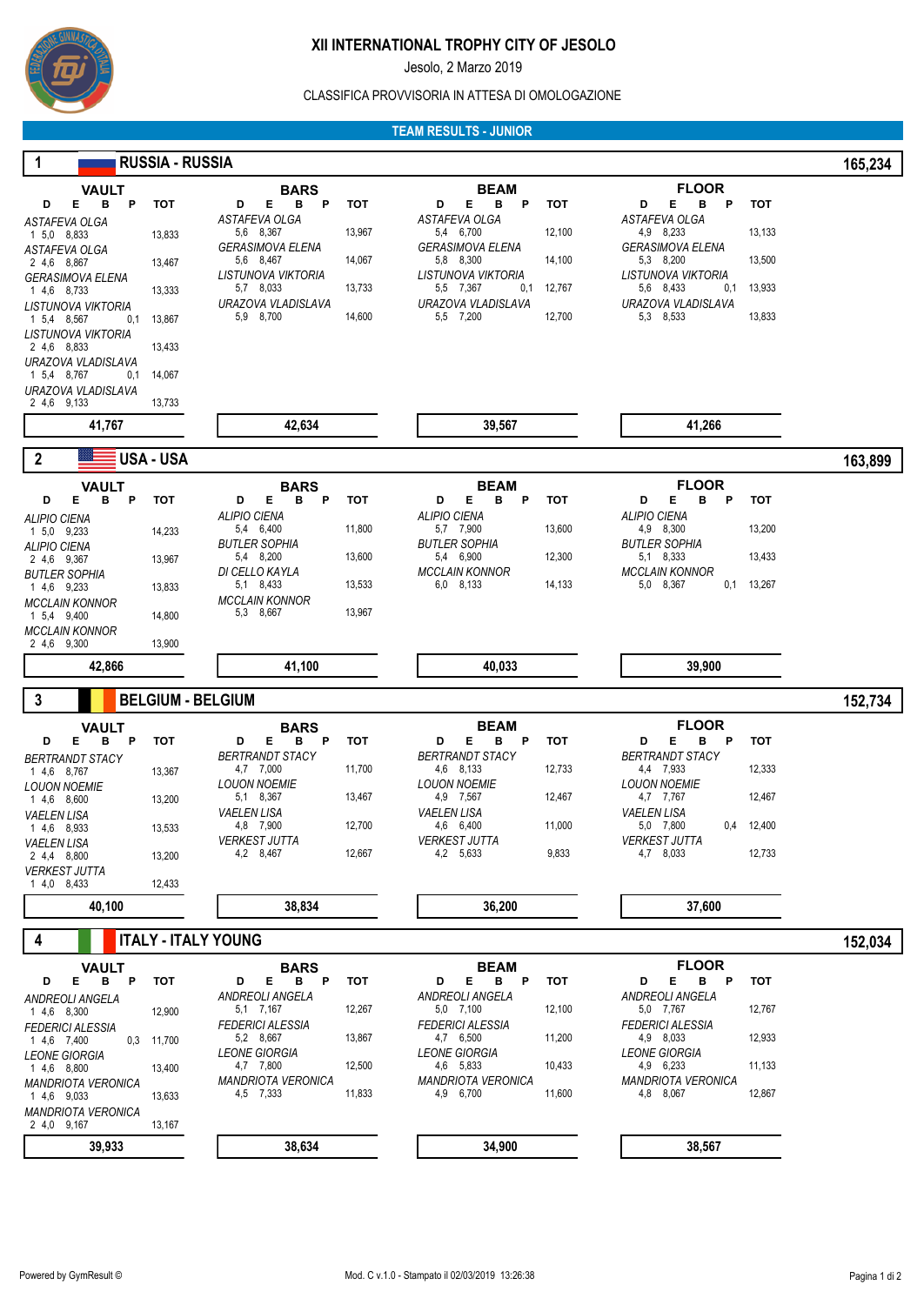

Jesolo, 2 Marzo 2019

#### CLASSIFICA PROVVISORIA IN ATTESA DI OMOLOGAZIONE

#### **TEAM RESULTS - JUNIOR**

| $\sqrt{5}$<br>JAPAN - JAPAN                                                                                                                                                                                                                                                                                                                                                                            |                                                                                                                                                                                                                                     |                                                                                                                                                                                                                                            |                                                                                                                                                                                                                                                          | 151,567 |
|--------------------------------------------------------------------------------------------------------------------------------------------------------------------------------------------------------------------------------------------------------------------------------------------------------------------------------------------------------------------------------------------------------|-------------------------------------------------------------------------------------------------------------------------------------------------------------------------------------------------------------------------------------|--------------------------------------------------------------------------------------------------------------------------------------------------------------------------------------------------------------------------------------------|----------------------------------------------------------------------------------------------------------------------------------------------------------------------------------------------------------------------------------------------------------|---------|
| VAULT<br>Е<br>в<br>D<br>P<br>тот<br><b>HARUGUCHI SERI</b><br>1 3.7 8.333<br>11,933<br>0,1<br><b>HATAKEDA CHIAKI</b><br>1 5,0 8,833<br>13,833<br><b>HATAKEDA CHIAKI</b><br>2 4,8 8,500<br>0,1<br>13,200<br>TOKITA AKIHO<br>1 4,6 8,167<br>12,667<br>0,1<br><b>WATANABE HAZUKI</b><br>1 4.8 8,767<br>13,567<br><b>WATANABE HAZUKI</b><br>2 4,4 8,633<br>13,033                                           | BARS<br>Е<br>$\mathsf{P}$<br><b>TOT</b><br>D<br>в<br><i>HARUGUCHI SERI</i><br>12,267<br>4,2 8,067<br>HATAKEDA CHIAKI<br>12,167<br>4,8 7,367<br>TOKITA AKIHO<br>4,4 7,333<br>11,733<br><b>WATANABE HAZUKI</b><br>4,8 7,367<br>12,167 | <b>BEAM</b><br>Е<br>в<br>D<br>P<br>тот<br><b>HARUGUCHI SERI</b><br>12,033<br>4,6 7,433<br><b>HATAKEDA CHIAKI</b><br>12,733<br>5,5 7,233<br>TOKITA AKIHO<br>4,9 7,500<br>12,400<br><b>WATANABE HAZUKI</b><br>5,5 6,633<br>12,133            | <b>FLOOR</b><br>Е<br>P<br>D<br>в<br>тот<br><b>HARUGUCHI SERI</b><br>4,5 7,233<br>0,1<br>11,633<br><b>HATAKEDA CHIAKI</b><br>12,900<br>5,4 7,500<br><b>TOKITA AKIHO</b><br>4,7 7,300<br>12,000<br><b>WATANABE HAZUKI</b><br>12,733<br>5,0 7,733           |         |
| 40,067                                                                                                                                                                                                                                                                                                                                                                                                 | 36,601                                                                                                                                                                                                                              | 37,266                                                                                                                                                                                                                                     | 37,633                                                                                                                                                                                                                                                   |         |
| <b>ITALY - ITALY OLD</b><br>6                                                                                                                                                                                                                                                                                                                                                                          |                                                                                                                                                                                                                                     |                                                                                                                                                                                                                                            |                                                                                                                                                                                                                                                          | 150,701 |
| <b>VAULT</b><br>D<br>Е<br>в<br>P<br><b>TOT</b><br><b>BANDIERA INDIA</b><br>1 4,6 8,500<br>13,100<br>CAMPAGNARO CAMILLA<br>1 5.4 8.233<br>13,633<br>CAMPAGNARO CAMILLA<br>2 4.6 9.333<br>13,933<br><b>COTRONEO GIULIA</b><br>1 4,6 8,300<br>12,900<br><b>COTRONEO GIULIA</b><br>2 4,0 8,667<br>12,667<br><b>MINOTTI MICOL</b><br>1 4.6 8,867<br>13,467<br><b>MINOTTI MICOL</b><br>2 3,5 8,567<br>12,067 | BARS<br>Е<br>в<br>P<br><b>TOT</b><br>D<br>BANDIERA INDIA<br>5,1 6,900<br>12,000<br>CAMPAGNARO CAMILLA<br>4,8 8,067<br>12,867<br><b>COTRONEO GIULIA</b><br>11,867<br>4,2 7,667<br><b>MINOTTI MICOL</b><br>4,4 7,200<br>11,600        | <b>BEAM</b><br>в<br>D<br>Е<br>P<br><b>TOT</b><br><b>BANDIERA INDIA</b><br>4,9 7,200<br>12,100<br>CAMPAGNARO CAMILLA<br>4,5 7,967<br>12,467<br><b>COTRONEO GIULIA</b><br>11,833<br>4,8 7,033<br><b>MINOTTI MICOL</b><br>5,3 6,600<br>11,900 | <b>FLOOR</b><br>В<br>D<br>Е<br>P<br><b>TOT</b><br><b>BANDIERA INDIA</b><br>4,5 7,667<br>12,167<br>CAMPAGNARO CAMILLA<br>4,6 7,667<br>12,267<br><b>COTRONEO GIULIA</b><br>5,0 8,033<br>0,3<br>12,733<br><b>MINOTTI MICOL</b><br>4,8 7,600<br>$0,1$ 12,300 |         |
| 40,200                                                                                                                                                                                                                                                                                                                                                                                                 | 36,734                                                                                                                                                                                                                              | 36,467                                                                                                                                                                                                                                     | 37,300                                                                                                                                                                                                                                                   |         |
| 7<br><b>GERMANY - GERMANY</b><br><b>VAULT</b><br>D<br>Е<br>в<br>P<br><b>TOT</b><br><b>BILLET MARIELLE</b><br>12,500<br>1 4,0 8,500<br><b>HAASE JASMIN</b><br>1 4,2 8,733<br>12,933<br><b>HINSEBERGER LARA</b><br>1 4,2 8,400<br>0,1<br>12,500<br><b>HINSEBERGER LARA</b><br>2 4,0 8,767<br>12,767                                                                                                      | BARS<br>Е<br>в<br>P<br><b>TOT</b><br>D<br><b>BILLET MARIELLE</b><br>3,1 6,700<br>9,800<br>HAASE JASMIN<br>4,3 7,333<br>11,633<br>HINSEBERGER LARA<br>12,233<br>4,9 7,333<br>MALEWSKY EMMA<br>11,233<br>5,0 6,233                    | <b>BEAM</b><br>в<br>D<br>Е<br>P<br><b>TOT</b><br><b>BILLET MARIELLE</b><br>4,6 6,700<br>11,300<br>HAASE JASMIN<br>4,1 6,533<br>10,633<br>HINSEBERGER LARA<br>5,1 7,033<br>0,1<br>12,033<br><b>MALEWSKY EMMA</b><br>4,7 7,867<br>12,567     | <b>FLOOR</b><br>D<br>Е<br>в<br>P<br><b>TOT</b><br><b>BILLET MARIELLE</b><br>4,2 7,867<br>12,067<br><b>HAASE JASMIN</b><br>4,4 7,567<br>0,3<br>11,667<br>HINSEBERGER LARA<br>4,6 7,600<br>12,200                                                          | 144,866 |
| 37,933                                                                                                                                                                                                                                                                                                                                                                                                 | 35,099                                                                                                                                                                                                                              | 35,900                                                                                                                                                                                                                                     | 35,934                                                                                                                                                                                                                                                   |         |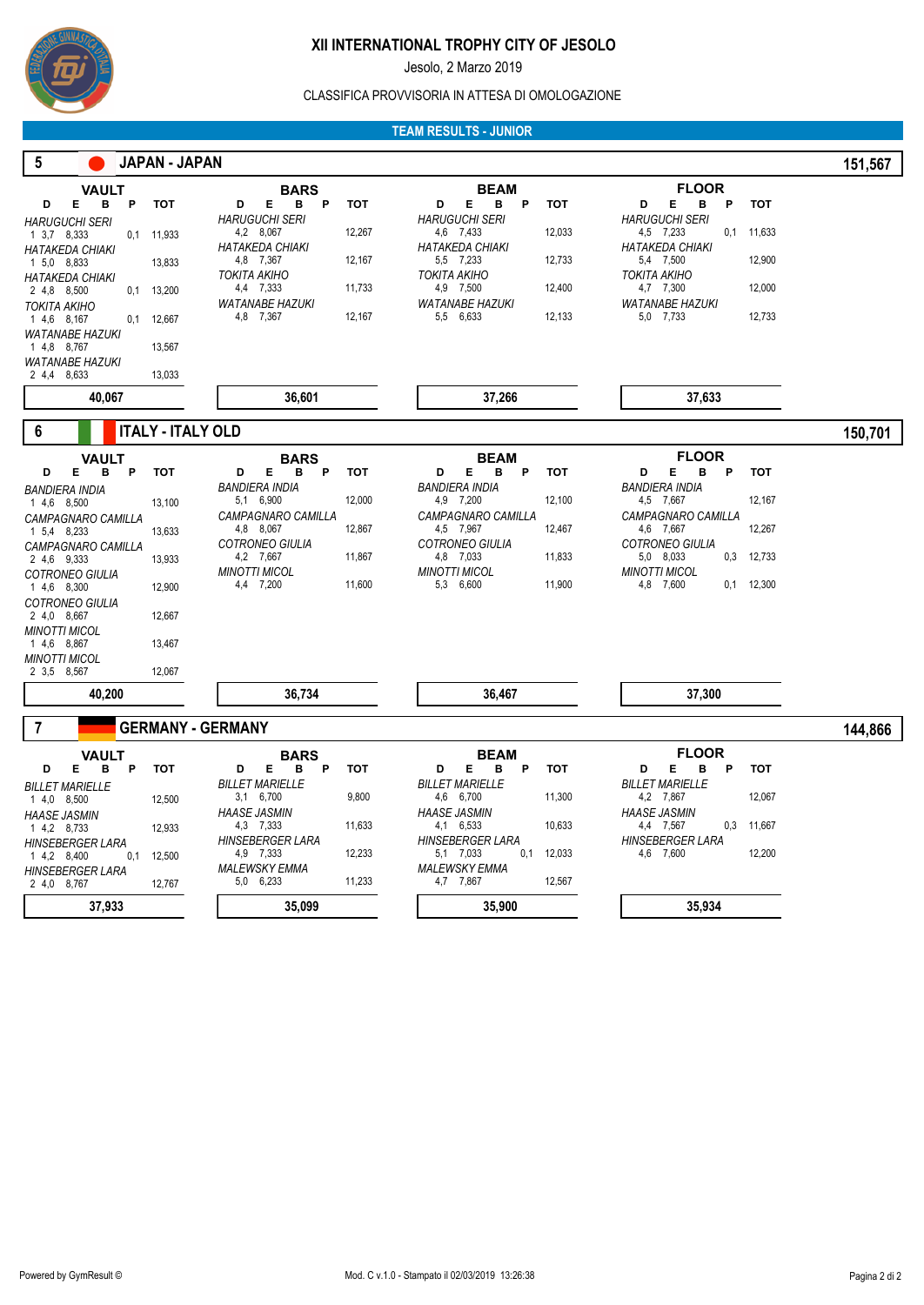

|                                               | <b>JUNIOR</b>                                  |            |      |        |            |               |
|-----------------------------------------------|------------------------------------------------|------------|------|--------|------------|---------------|
| ATLETA/SOCIETA'<br>CL                         |                                                | <b>TOT</b> | D    | E      | <b>PEN</b> | <b>BON</b>    |
| <b>MCCLAIN KONNOR</b><br><u>E</u> USA         |                                                | 56,167     |      |        |            |               |
|                                               | <b>FLOOR</b>                                   | 13,267     | 5,00 | 8,367  | 0,10       |               |
|                                               | <b>BEAM</b>                                    | 14,133     | 6,00 | 8,133  |            |               |
|                                               | <b>BARS</b>                                    | 13,967     | 5,30 | 8,667  |            |               |
|                                               | <b>VAULT</b>                                   | 14,800     |      |        |            |               |
|                                               | Esecuzione n.1                                 | 14,80      | 5,40 | 9,40   | $0,00$     |               |
|                                               | Esecuzione n.2                                 | 13,90      | 4,60 | $9,30$ | $0,00$     |               |
| <b>URAZOVA VLADISLAVA</b><br>2<br>RUSSIA      |                                                | 55,200     |      |        |            |               |
|                                               | <b>FLOOR</b>                                   | 13,833     | 5,30 | 8,533  |            |               |
|                                               | <b>BEAM</b>                                    | 12,700     | 5,50 | 7,200  |            |               |
|                                               | <b>BARS</b>                                    | 14,600     | 5,90 | 8,700  |            |               |
|                                               | VAULT                                          | 14,067     |      |        |            |               |
|                                               | Esecuzione n.1                                 | 14,07      | 5,40 | 8,77   | 0, 10      |               |
|                                               | Esecuzione n.2                                 | 13,73      | 4,60 | 9,13   | $0,00$     |               |
| <b>GERASIMOVA ELENA</b><br>3<br><b>RUSSIA</b> |                                                | 55,000     |      |        |            |               |
|                                               | <b>FLOOR</b>                                   | 13,500     | 5,30 | 8,200  |            |               |
|                                               | <b>BEAM</b>                                    | 14,100     | 5,80 | 8,300  |            |               |
|                                               | <b>BARS</b>                                    | 14,067     | 5,60 | 8,467  |            |               |
|                                               | VAULT                                          | 13,333     | 4,60 | 8,733  |            |               |
| <b>LISTUNOVA VIKTORIA</b><br>RUSSIA           |                                                | 54,300     |      |        |            |               |
|                                               | <b>FLOOR</b>                                   | 13,933     | 5,60 | 8,433  | 0,10       |               |
|                                               | <b>BEAM</b>                                    | 12,767     | 5,50 | 7,367  | 0,10       |               |
|                                               | <b>BARS</b>                                    | 13,733     | 5,70 | 8,033  |            |               |
|                                               | <b>VAULT</b>                                   | 13,867     |      |        |            |               |
|                                               | Esecuzione n.1                                 | 13,87      | 5,40 | 8,57   | 0, 10      |               |
|                                               | Esecuzione n.2                                 | 13,43      | 4,60 | 8,83   | $0,00$     |               |
| <b>WEI XIAOYUAN</b><br>5<br><b>CHINA</b>      |                                                | 53,434     |      |        |            |               |
|                                               | <b>FLOOR</b>                                   | 13,467     | 5,20 | 8,267  |            |               |
|                                               | <b>BEAM</b>                                    | 13,733     | 5,70 | 8,033  |            |               |
|                                               | <b>BARS</b>                                    | 12,867     | 4,60 | 8,267  |            |               |
| <b>BUTLER SOPHIA</b>                          | VAULT                                          | 13,367     | 4,60 | 8,767  |            |               |
| USA                                           |                                                | 53,166     |      |        |            |               |
|                                               | <b>FLOOR</b>                                   | 13,433     | 5,10 | 8,333  |            |               |
|                                               | <b>BEAM</b>                                    | 12,300     | 5,40 | 6,900  |            |               |
|                                               | <b>BARS</b>                                    | 13,600     | 5,40 | 8,200  |            |               |
|                                               | VAULT                                          | 13,833     | 4,60 | 9,233  |            |               |
| <b>ASTAFEVA OLGA</b><br>RUSSIA                |                                                | 53,033     |      |        |            |               |
|                                               | <b>FLOOR</b>                                   | 13,133     | 4,90 | 8,233  |            |               |
|                                               | <b>BEAM</b>                                    | 12,100     | 5,40 | 6,700  |            |               |
|                                               | <b>BARS</b>                                    | 13,967     | 5,60 | 8,367  |            |               |
|                                               | <b>VAULT</b>                                   | 13,833     |      |        |            |               |
|                                               | Esecuzione n.1                                 | 13,83      | 5,00 | 8,83   | 0,00       |               |
|                                               | Esecuzione n.2                                 | 13,47      | 4,60 | 8,87   | 0,00       |               |
| <b>ALIPIO CIENA</b><br>USA                    |                                                | 52,833     |      |        |            |               |
|                                               | <b>FLOOR</b>                                   | 13,200     | 4,90 | 8,300  |            |               |
| Powered by GymResult ©                        | Mod. C v.1.0 - Stampato il 02/03/2019 13:27:28 |            |      |        |            | Pagina 1 di 4 |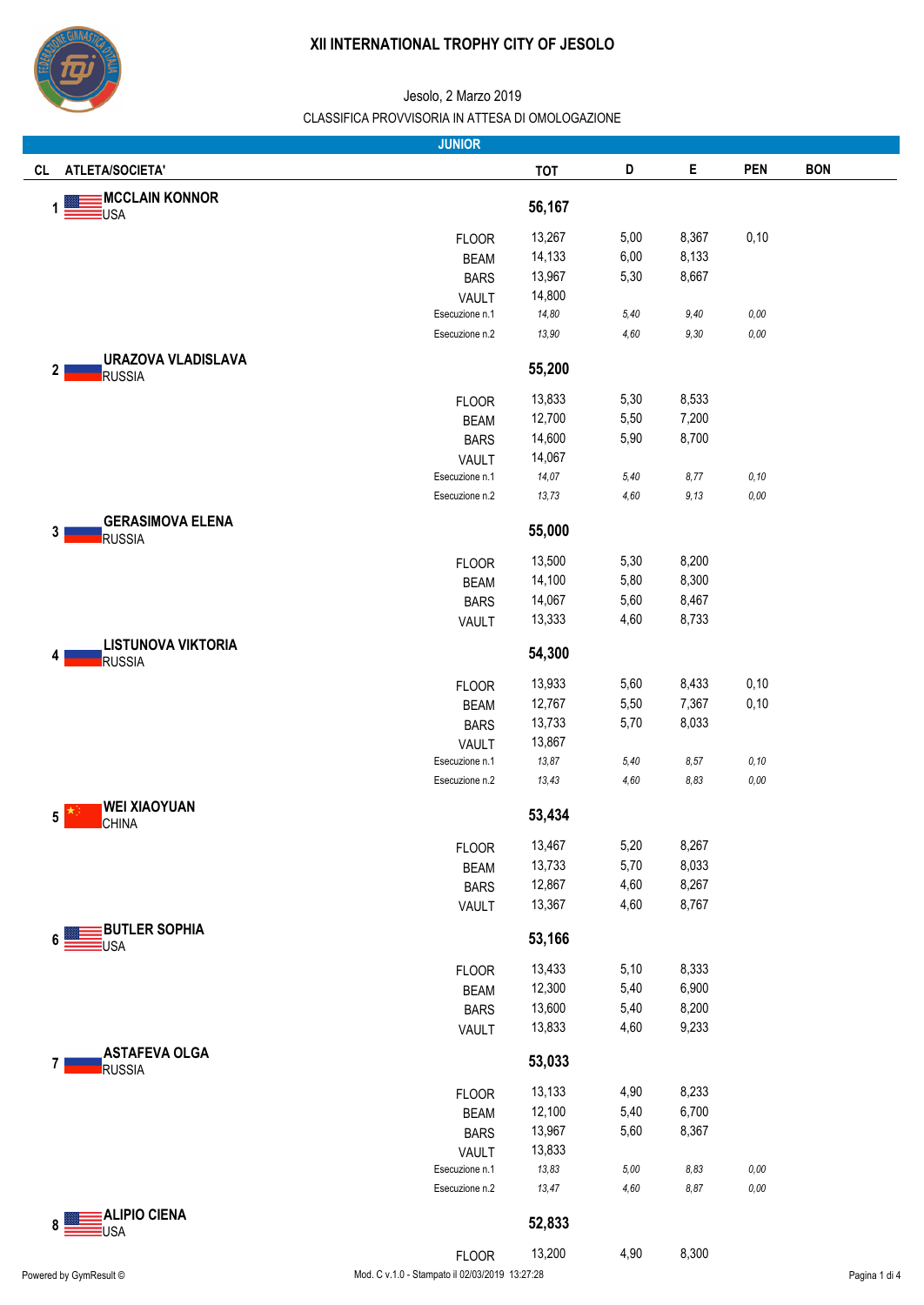

|                                                 | <b>JUNIOR</b>  |            |        |             |            |            |
|-------------------------------------------------|----------------|------------|--------|-------------|------------|------------|
| ATLETA/SOCIETA'<br><b>CL</b>                    |                | <b>TOT</b> | D      | $\mathsf E$ | <b>PEN</b> | <b>BON</b> |
|                                                 | <b>BEAM</b>    | 13,600     | 5,70   | 7,900       |            |            |
|                                                 | <b>BARS</b>    | 11,800     | 5,40   | 6,400       |            |            |
|                                                 | VAULT          | 14,233     |        |             |            |            |
|                                                 | Esecuzione n.1 | 14,23      | 5,00   | 9,23        | $0,00$     |            |
|                                                 | Esecuzione n.2 | 13,97      | 4,60   | 9,37        | $0,00$     |            |
| <b>GUAN CHENCHEN</b>                            |                |            |        |             |            |            |
| 9<br><b>CHINA</b>                               |                | 51,766     |        |             |            |            |
|                                                 | <b>FLOOR</b>   | 13,033     | 4,70   | 8,333       |            |            |
|                                                 | <b>BEAM</b>    | 12,267     | 6,20   | 6,067       |            |            |
|                                                 | <b>BARS</b>    | 12,833     | 4,70   | 8,133       |            |            |
|                                                 | VAULT          | 13,633     |        |             |            |            |
|                                                 | Esecuzione n.1 | 13,63      | 4,80   | 8,83        | $0,00$     |            |
|                                                 | Esecuzione n.2 | 14,43      | $5,60$ | 8,83        | $0,00$     |            |
|                                                 |                |            |        |             |            |            |
| <b>HATAKEDA CHIAKI</b><br>10<br><b>JAPAN</b>    |                | 51,633     |        |             |            |            |
|                                                 | <b>FLOOR</b>   | 12,900     | 5,40   | 7,500       |            |            |
|                                                 | <b>BEAM</b>    | 12,733     | 5,50   | 7,233       |            |            |
|                                                 | <b>BARS</b>    | 12,167     | 4,80   | 7,367       |            |            |
|                                                 | VAULT          | 13,833     |        |             |            |            |
|                                                 | Esecuzione n.1 | 13,83      | 5,00   | 8,83        | $0,00$     |            |
|                                                 | Esecuzione n.2 | 13,20      | 4,80   | 8,50        | 0, 10      |            |
| <b>LOUON NOEMIE</b><br>11<br><b>BELGIUM</b>     |                | 51,601     |        |             |            |            |
|                                                 |                |            |        |             |            |            |
|                                                 | <b>FLOOR</b>   | 12,467     | 4,70   | 7,767       |            |            |
|                                                 | <b>BEAM</b>    | 12,467     | 4,90   | 7,567       |            |            |
|                                                 | <b>BARS</b>    | 13,467     | 5,10   | 8,367       |            |            |
|                                                 | VAULT          | 13,200     | 4,60   | 8,600       |            |            |
| <b>CAMPAGNARO CAMILLA</b><br>12<br><b>ITALY</b> |                | 51,234     |        |             |            |            |
|                                                 | <b>FLOOR</b>   | 12,267     | 4,60   | 7,667       |            |            |
|                                                 | <b>BEAM</b>    | 12,467     | 4,50   | 7,967       |            |            |
|                                                 | <b>BARS</b>    | 12,867     | 4,80   | 8,067       |            |            |
|                                                 | VAULT          | 13,633     |        |             |            |            |
|                                                 | Esecuzione n.1 | 13,63      | 5,40   | 8,23        | $0,00$     |            |
|                                                 | Esecuzione n.2 | 13,93      | 4,60   | 9,33        | $0,00$     |            |
| <b>WATANABE HAZUKI</b><br>13                    |                | 50,600     |        |             |            |            |
| <b>JAPAN</b>                                    |                |            |        |             |            |            |
|                                                 | <b>FLOOR</b>   | 12,733     | 5,00   | 7,733       |            |            |
|                                                 | <b>BEAM</b>    | 12,133     | 5,50   | 6,633       |            |            |
|                                                 | <b>BARS</b>    | 12,167     | 4,80   | 7,367       |            |            |
|                                                 | <b>VAULT</b>   | 13,567     |        |             |            |            |
|                                                 | Esecuzione n.1 | 13,57      | 4,80   | 8,77        | 0,00       |            |
|                                                 | Esecuzione n.2 | 13,03      | 4,40   | 8,63        | 0,00       |            |
| <b>VINCENZI CHIARA</b><br>14<br><b>ITALY</b>    |                | 50,467     |        |             |            |            |
|                                                 | <b>FLOOR</b>   | 12,867     | 5,00   | 7,867       |            |            |
|                                                 | <b>BEAM</b>    | 11,800     | 4,80   | 7,100       | 0,10       |            |
|                                                 | <b>BARS</b>    | 12,667     | 4,40   | 8,267       |            |            |
|                                                 | VAULT          | 13,133     |        |             |            |            |
|                                                 | Esecuzione n.1 | 13, 13     | 4,60   | 8,53        | $0,00$     |            |
|                                                 | Esecuzione n.2 | 12,80      | 4,00   | 8,80        | $0,00$     |            |
|                                                 |                |            |        |             |            |            |
| <b>BERTRANDT STACY</b><br>15<br><b>BELGIUM</b>  |                | 50,133     |        |             |            |            |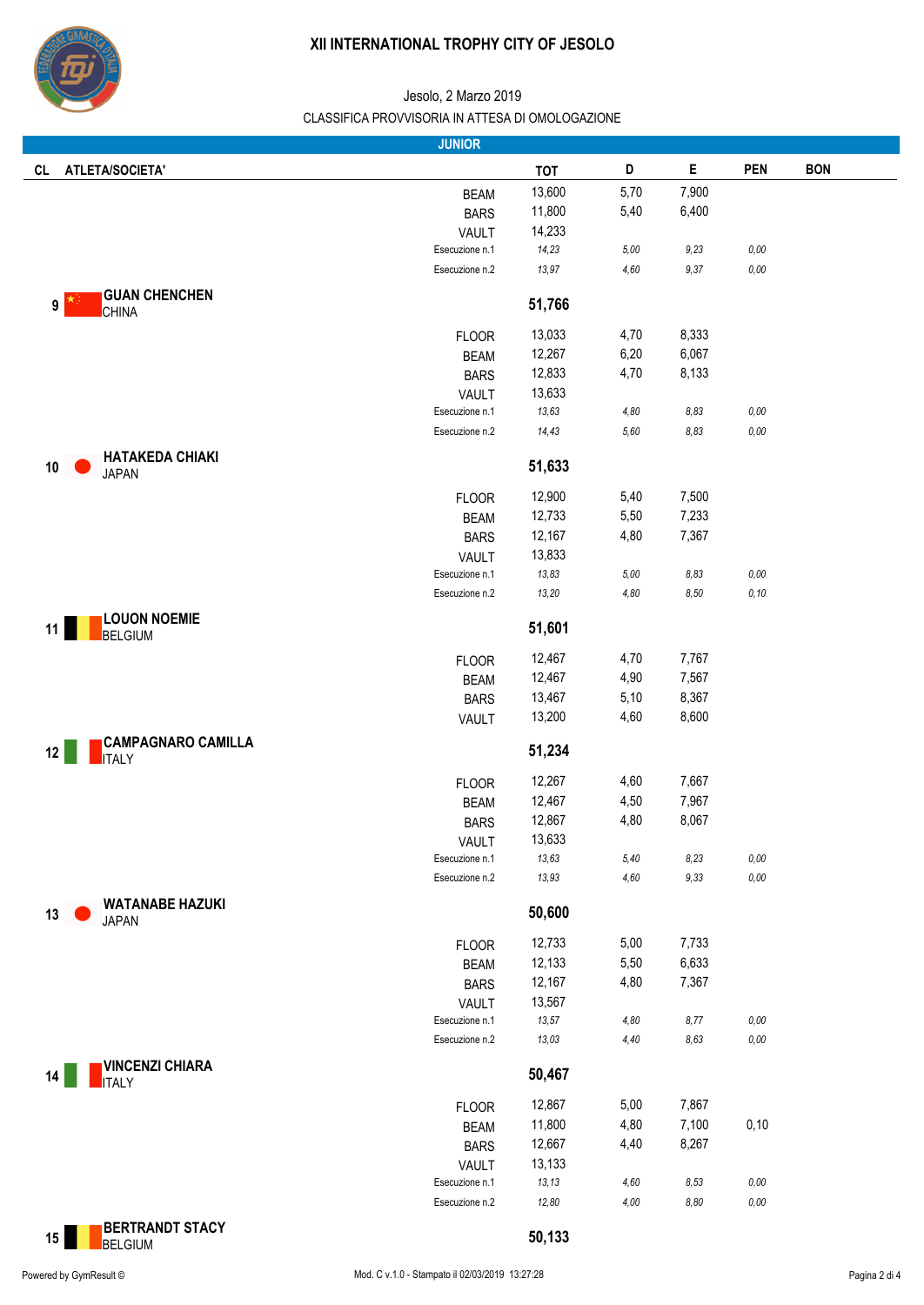

|                                              | <b>JUNIOR</b>                  |                 |          |          |            |            |
|----------------------------------------------|--------------------------------|-----------------|----------|----------|------------|------------|
| ATLETA/SOCIETA'<br>CL                        |                                | <b>TOT</b>      | D        | E        | <b>PEN</b> | <b>BON</b> |
|                                              | <b>FLOOR</b>                   | 12,333          | 4,40     | 7,933    |            |            |
|                                              | <b>BEAM</b>                    | 12,733          | 4,60     | 8,133    |            |            |
|                                              | <b>BARS</b>                    | 11,700          | 4,70     | 7,000    |            |            |
|                                              | VAULT                          | 13,367          | 4,60     | 8,767    |            |            |
|                                              |                                |                 |          |          |            |            |
| <b>ANDREOLI ANGELA</b><br>16<br><b>ITALY</b> |                                | 50,034          |          |          |            |            |
|                                              |                                |                 |          |          |            |            |
|                                              | <b>FLOOR</b>                   | 12,767          | 5,00     | 7,767    |            |            |
|                                              | <b>BEAM</b>                    | 12,100          | 5,00     | 7,100    |            |            |
|                                              | <b>BARS</b>                    | 12,267          | 5,10     | 7,167    |            |            |
|                                              | <b>VAULT</b>                   | 12,900          | 4,60     | 8,300    |            |            |
| <b>MANDRIOTA VERONICA</b>                    |                                |                 |          |          |            |            |
| 17<br><b>ITALY</b>                           |                                | 49,933          |          |          |            |            |
|                                              | <b>FLOOR</b>                   | 12,867          | 4,80     | 8,067    |            |            |
|                                              | <b>BEAM</b>                    | 11,600          | 4,90     | 6,700    |            |            |
|                                              | <b>BARS</b>                    | 11,833          | 4,50     | 7,333    |            |            |
|                                              | VAULT                          | 13,633          |          |          |            |            |
|                                              | Esecuzione n.1                 | 13,63           | 4,60     | 9,03     | 0,00       |            |
|                                              | Esecuzione n.2                 | 13,17           | 4,00     | 9,17     | $0,00$     |            |
| <b>FEDERICI ALESSIA</b>                      |                                |                 |          |          |            |            |
| 18<br><b>ITALY</b>                           |                                | 49,700          |          |          |            |            |
|                                              |                                | 12,933          | 4,90     | 8,033    |            |            |
|                                              | <b>FLOOR</b>                   |                 | 4,70     | 6,500    |            |            |
|                                              | <b>BEAM</b>                    | 11,200          |          |          |            |            |
|                                              | <b>BARS</b>                    | 13,867          | 5,20     | 8,667    |            |            |
|                                              | VAULT                          | 11,700          | 4,60     | 7,400    | 0,30       |            |
| <b>VAELEN LISA</b><br>19                     |                                | 49,633          |          |          |            |            |
| <b>BELGIUM</b>                               |                                |                 |          |          |            |            |
|                                              | <b>FLOOR</b>                   | 12,400          | 5,00     | 7,800    | 0,40       |            |
|                                              | <b>BEAM</b>                    | 11,000          | 4,60     | 6,400    |            |            |
|                                              | <b>BARS</b>                    | 12,700          | 4,80     | 7,900    |            |            |
|                                              | <b>VAULT</b>                   | 13,533          |          |          |            |            |
|                                              | Esecuzione n.1                 | 13,53           | 4,60     | 8,93     | $0,00$     |            |
|                                              | Esecuzione n.2                 | 13,20           | 4,40     | 8,80     | $0,00$     |            |
| <b>BANDIERA INDIA</b>                        |                                |                 |          |          |            |            |
| $20\,$<br><b>ITALY</b>                       |                                | 49,367          |          |          |            |            |
|                                              | <b>FLOOR</b>                   | 12,167          | 4,50     | 7,667    |            |            |
|                                              | <b>BEAM</b>                    | 12,100          | 4,90     | 7,200    |            |            |
|                                              | <b>BARS</b>                    | 12,000          | 5,10     | 6,900    |            |            |
|                                              | VAULT                          | 13,100          | 4,60     | 8,500    |            |            |
|                                              |                                |                 |          |          |            |            |
| <b>COTRONEO GIULIA</b><br>ITALY<br>21        |                                | 49,333          |          |          |            |            |
|                                              |                                | 12,733          | 5,00     | 8,033    | 0,30       |            |
|                                              | <b>FLOOR</b>                   | 11,833          | 4,80     | 7,033    |            |            |
|                                              | <b>BEAM</b>                    | 11,867          | 4,20     | 7,667    |            |            |
|                                              | <b>BARS</b>                    |                 |          |          |            |            |
|                                              | <b>VAULT</b><br>Esecuzione n.1 | 12,900<br>12,90 | $4,60\,$ | $8,30\,$ | $0,00$     |            |
|                                              | Esecuzione n.2                 | 12,67           | 4,00     | $8,67$   | $0,00$     |            |
|                                              |                                |                 |          |          |            |            |
| <b>MINOTTI MICOL</b><br>22                   |                                | 49,267          |          |          |            |            |
| <b>ITALY</b>                                 |                                |                 |          |          |            |            |
|                                              | <b>FLOOR</b>                   | 12,300          | 4,80     | 7,600    | 0,10       |            |
|                                              | <b>BEAM</b>                    | 11,900          | 5,30     | 6,600    |            |            |
|                                              | <b>BARS</b>                    | 11,600          | 4,40     | 7,200    |            |            |
|                                              | <b>VAULT</b>                   | 13,467          |          |          |            |            |
|                                              | Esecuzione n.1                 | 13,47           | 4,60     | $8,87$   | $0,00$     |            |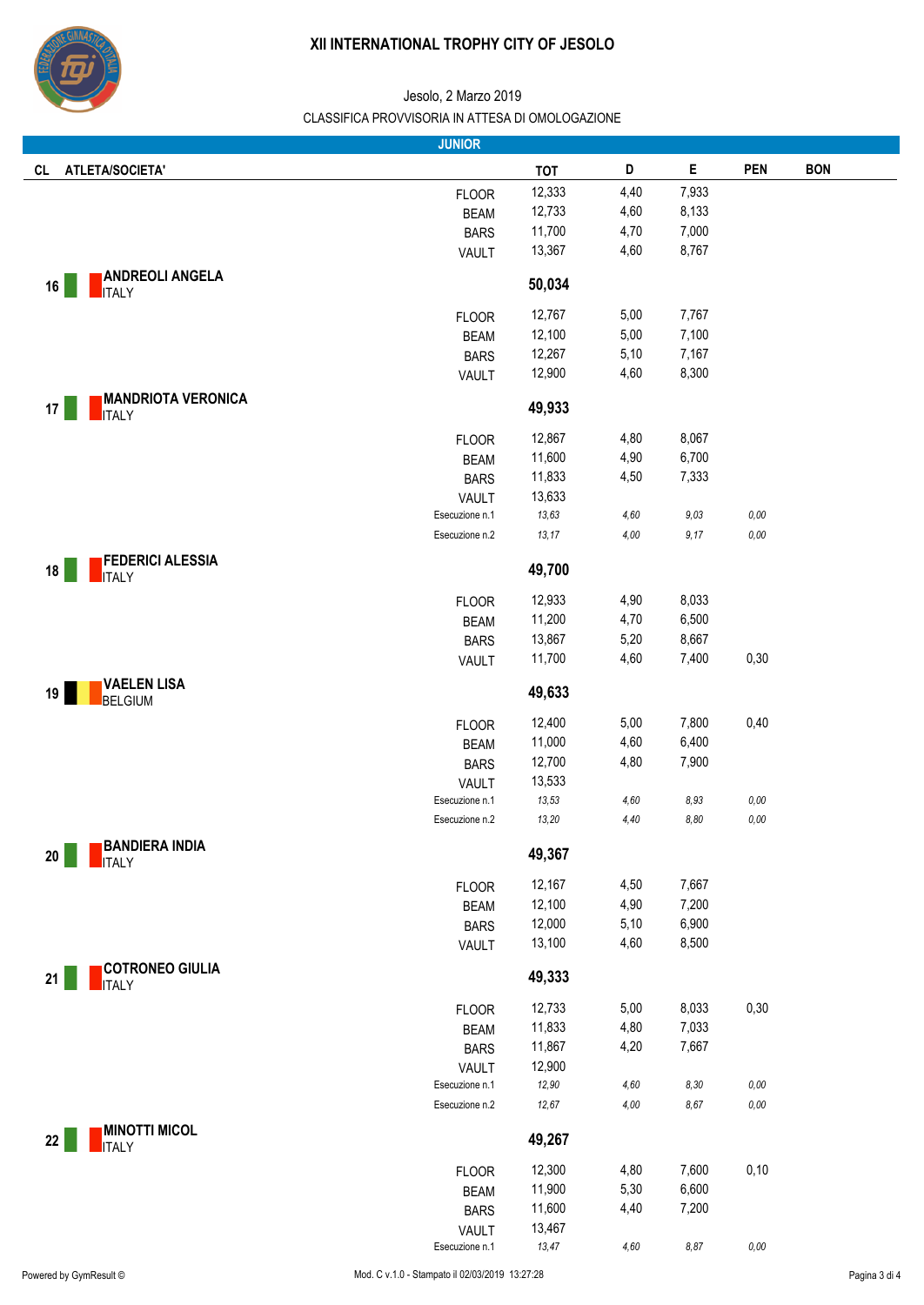

|                                                 | <b>JUNIOR</b>               |                  |              |                |            |            |
|-------------------------------------------------|-----------------------------|------------------|--------------|----------------|------------|------------|
| <b>ATLETA/SOCIETA'</b><br>CL                    |                             | <b>TOT</b>       | D            | Е              | <b>PEN</b> | <b>BON</b> |
|                                                 | Esecuzione n.2              | 12,07            | $3,50$       | 8,57           | $0,00$     |            |
| <b>HINSEBERGER LARA</b><br>23<br><b>GERMANY</b> |                             | 48,966           |              |                |            |            |
|                                                 | <b>FLOOR</b>                | 12,200           | 4,60         | 7,600          |            |            |
|                                                 | <b>BEAM</b>                 | 12,033           | 5,10         | 7,033          | 0,10       |            |
|                                                 | <b>BARS</b>                 | 12,233           | 4,90         | 7,333          |            |            |
|                                                 | VAULT                       | 12,500           |              |                |            |            |
|                                                 | Esecuzione n.1              | 12,50            | 4,20         | 8,40           | 0, 10      |            |
|                                                 | Esecuzione n.2              | 12,77            | 4,00         | 8,77           | 0,00       |            |
| <b>TOKITA AKIHO</b><br>24<br><b>JAPAN</b>       |                             | 48,800           |              |                |            |            |
|                                                 |                             | 12,000           | 4,70         | 7,300          |            |            |
|                                                 | <b>FLOOR</b><br><b>BEAM</b> | 12,400           | 4,90         | 7,500          |            |            |
|                                                 | <b>BARS</b>                 | 11,733           | 4,40         | 7,333          |            |            |
|                                                 | <b>VAULT</b>                | 12,667           | 4,60         | 8,167          | 0,10       |            |
| <b>HARUGUCHI SERI</b><br>25                     |                             | 47,866           |              |                |            |            |
| <b>JAPAN</b>                                    |                             |                  |              |                |            |            |
|                                                 | <b>FLOOR</b>                | 11,633<br>12,033 | 4,50<br>4,60 | 7,233<br>7,433 | 0,10       |            |
|                                                 | <b>BEAM</b><br><b>BARS</b>  | 12,267           | 4,20         | 8,067          |            |            |
|                                                 | VAULT                       | 11,933           | 3,70         | 8,333          | 0,10       |            |
| <b>VERKEST JUTTA</b>                            |                             |                  |              |                |            |            |
| 26<br><b>BELGIUM</b>                            |                             | 47,666           |              |                |            |            |
|                                                 | <b>FLOOR</b>                | 12,733           | 4,70         | 8,033          |            |            |
|                                                 | <b>BEAM</b>                 | 9,833            | 4,20         | 5,633          |            |            |
|                                                 | <b>BARS</b>                 | 12,667           | 4,20         | 8,467          |            |            |
|                                                 | VAULT                       | 12,433           | 4,00         | 8,433          |            |            |
| <b>LEONE GIORGIA</b><br>27<br><b>ITALY</b>      |                             | 47,466           |              |                |            |            |
|                                                 | <b>FLOOR</b>                | 11,133           | 4,90         | 6,233          |            |            |
|                                                 | <b>BEAM</b>                 | 10,433           | 4,60         | 5,833          |            |            |
|                                                 | <b>BARS</b>                 | 12,500           | 4,70         | 7,800          |            |            |
|                                                 | VAULT                       | 13,400           | 4,60         | 8,800          |            |            |
| <b>HAASE JASMIN</b><br>28<br><b>GERMANY</b>     |                             | 46,866           |              |                |            |            |
|                                                 | <b>FLOOR</b>                | 11,667           | 4,40         | 7,567          | 0,30       |            |
|                                                 | <b>BEAM</b>                 | 10,633           | 4,10         | 6,533          |            |            |
|                                                 | <b>BARS</b>                 | 11,633           | 4,30         | 7,333          |            |            |
|                                                 | <b>VAULT</b>                | 12,933           | 4,20         | 8,733          |            |            |
| <b>BILLET MARIELLE</b><br>29<br><b>GERMANY</b>  |                             | 45,667           |              |                |            |            |
|                                                 | <b>FLOOR</b>                | 12,067           | 4,20         | 7,867          |            |            |
|                                                 | <b>BEAM</b>                 | 11,300           | 4,60         | 6,700          |            |            |
|                                                 | <b>BARS</b>                 | 9,800            | 3,10         | 6,700          |            |            |
|                                                 | VAULT                       | 12,500           | 4,00         | 8,500          |            |            |
| <b>MALEWSKY EMMA</b><br>30<br><b>GERMANY</b>    |                             | 23,800           |              |                |            |            |
|                                                 | <b>BEAM</b>                 | 12,567           | 4,70         | 7,867          |            |            |
|                                                 | <b>BARS</b>                 | 11,233           | 5,00         | 6,233          |            |            |
|                                                 |                             |                  |              |                |            |            |
| DI CELLO KAYLA<br>31<br>USA                     |                             | 13,533           |              |                |            |            |
|                                                 | <b>BARS</b>                 | 13,533           | 5,10         | 8,433          |            |            |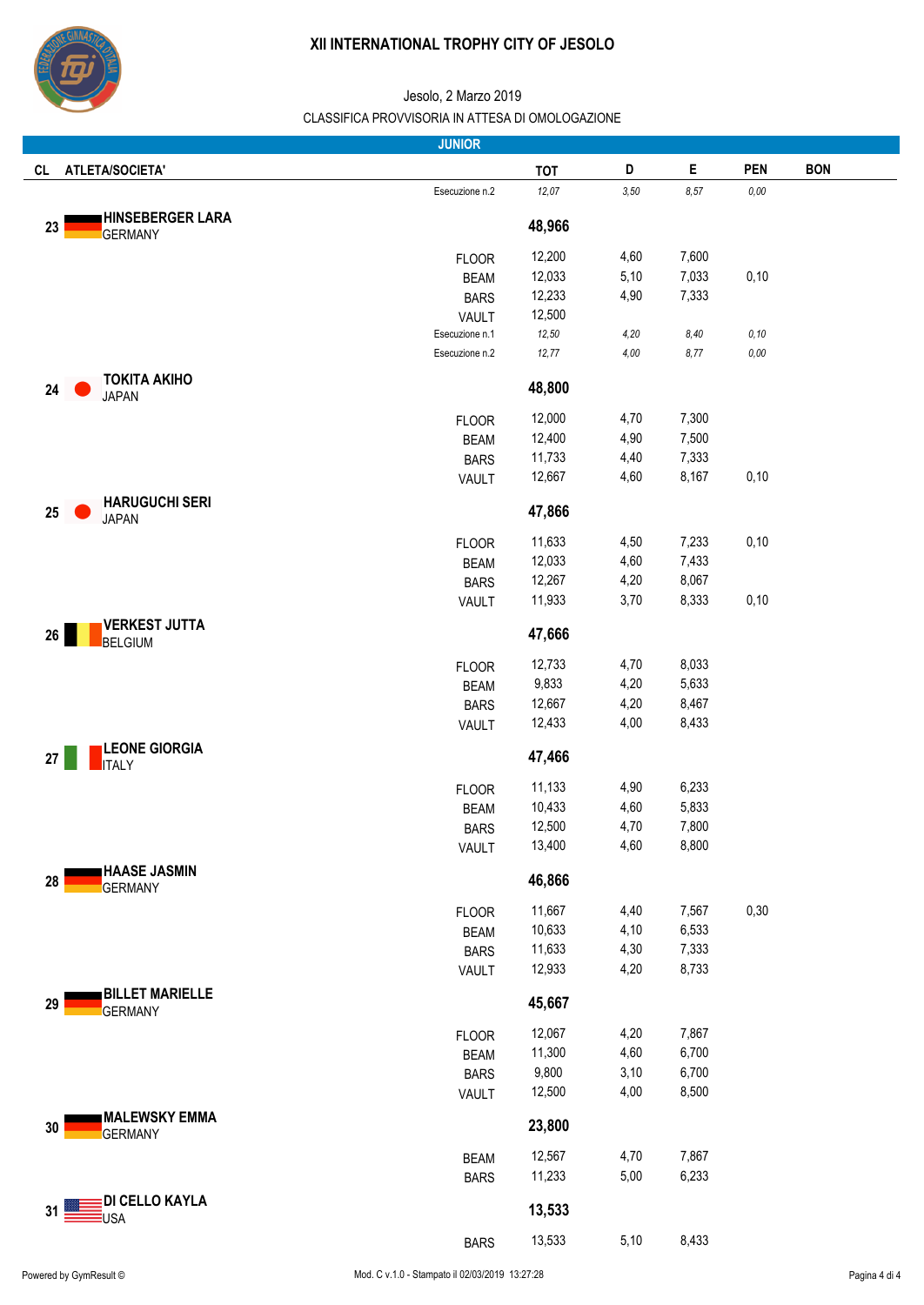

Jesolo, 3 Marzo 2019

# **INDIVIDUAL JUNIOR - VAULT**

| <b>ATLETA/SOCIETA'</b><br>CL.               | <b>PUNTEGGIO</b> |               |       |       |   |       |     |
|---------------------------------------------|------------------|---------------|-------|-------|---|-------|-----|
| <b>MCCLAIN KONNOR</b><br>1                  | 14,425           | <b>TOTALE</b> | D     | E     | B | P     |     |
| <b>USA</b><br>__                            |                  | 14,750        | 5,400 | 9.350 |   |       | n.1 |
|                                             |                  | 14,100        | 4,600 | 9,500 |   |       | n.2 |
| $\mathbf{2}$<br><b>LISTUNOVA VIKTORIA</b>   | 14,100           | <b>TOTALE</b> | D     | Е     | B | P     |     |
| <b>RUSSIA</b>                               |                  | 14,500        | 5,400 | 9,100 |   |       | n.1 |
|                                             |                  | 13,700        | 4,600 | 9,100 |   |       | n.2 |
| <b>ALIPIO CIENA</b><br>3 <sup>1</sup>       | 14,050           | <b>TOTALE</b> | D     | Е     | B | P     |     |
| <b>USA</b>                                  |                  | 14,100        | 5,000 | 9,100 |   |       | n.1 |
|                                             |                  | 14,000        | 4,600 | 9,400 |   |       | n.2 |
| URAZOVA VLADISLAVA<br>4                     | 13,900           | <b>TOTALE</b> | D     | Е     | B | P     |     |
| <b>RUSSIA</b>                               |                  | 13,750        | 5,400 | 8,450 |   | 0,100 | n.1 |
|                                             |                  | 14,050        | 5,000 | 9,050 |   |       | n.2 |
| <b>CAMPAGNARO CAMILLA</b><br>5 <sub>5</sub> | 13,875           | <b>TOTALE</b> | D     | Е     | B | P     |     |
| <b>ITALY</b>                                |                  | 13,950        | 5,400 | 8,650 |   | 0,100 | n.1 |
|                                             |                  | 13,800        | 4,600 | 9,200 |   |       | n.2 |
| <b>GUAN CHENCHEN</b><br>6<br>→ 1            | 13,650           | <b>TOTALE</b> | D     | E     | B | P     |     |
| <b>CHINA</b>                                |                  | 13,500        | 4,800 | 8,700 |   |       | n.1 |
|                                             |                  | 13,800        | 5,600 | 8,300 |   | 0,100 | n.2 |
| 7<br><b>HATAKEDA CHIAKI</b>                 | 13,550           | <b>TOTALE</b> | D     | Е     | B | P     |     |
| <b>JAPAN</b>                                |                  | 13,800        | 5,000 | 8,800 |   |       | n.1 |
|                                             |                  | 13,300        | 4,800 | 8,600 |   | 0,100 | n.2 |
| <b>MANDRIOTA VERONICA</b><br>8              | 13,125           | <b>TOTALE</b> | D     | Е     | B | P     |     |
| <b>ITALY</b>                                |                  | 13,450        | 4,600 | 8,850 |   |       | n.1 |
|                                             |                  | 12,800        | 4,000 | 8,800 |   |       | n.2 |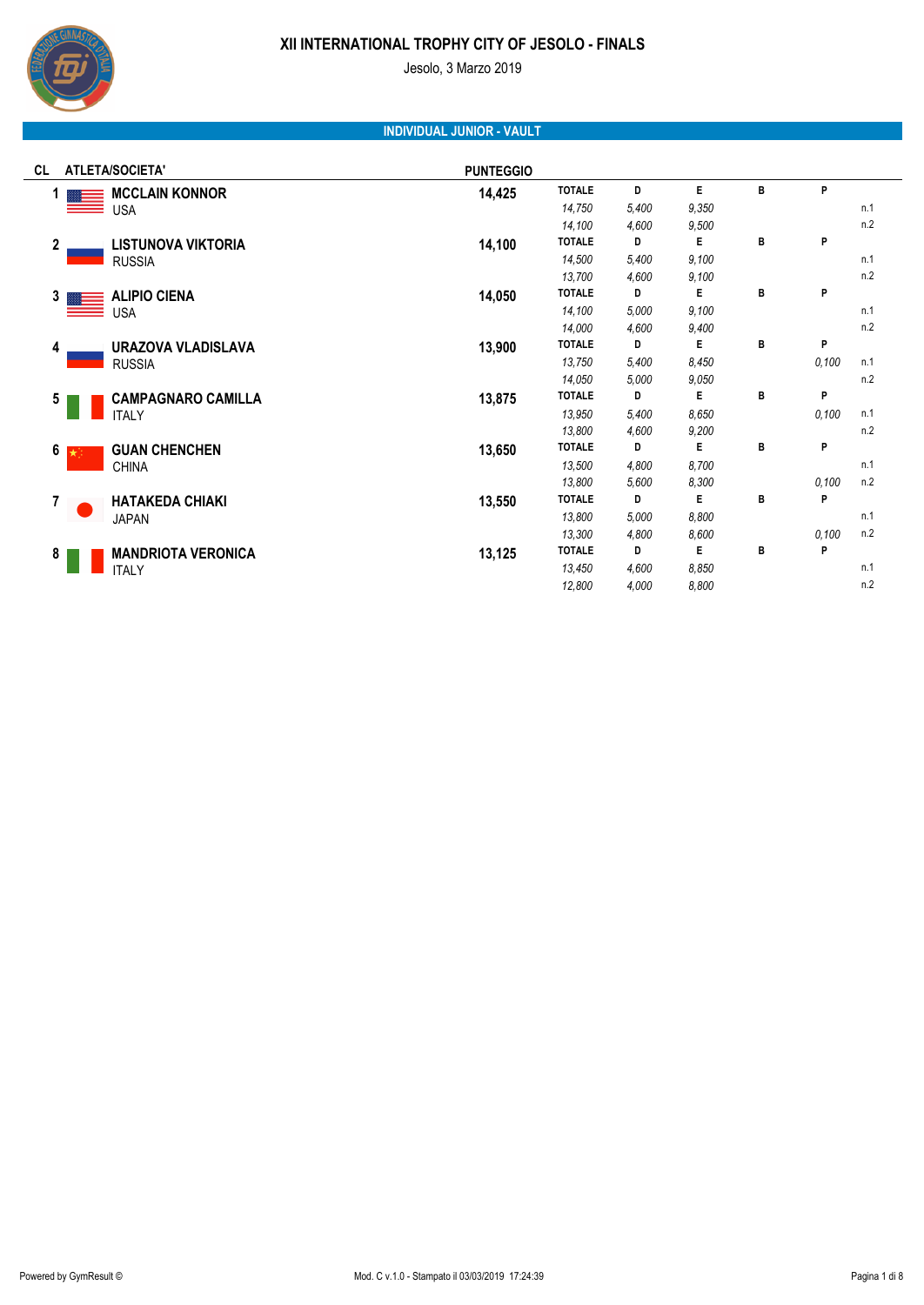

Jesolo, 3 Marzo 2019

# **INDIVIDUAL JUNIOR - BARS**

| <b>ATLETA/SOCIETA'</b><br>CL                             | <b>PUNTEGGIO</b> |                         |            |             |   |   |     |
|----------------------------------------------------------|------------------|-------------------------|------------|-------------|---|---|-----|
| URAZOVA VLADISLAVA<br><b>RUSSIA</b>                      | 14,300           | <b>TOTALE</b><br>14,300 | D<br>5,900 | E<br>8,400  | в | P | n.1 |
| $\mathbf{2}$<br><b>GERASIMOVA ELENA</b><br><b>RUSSIA</b> | 14,100           | <b>TOTALE</b><br>14,100 | D<br>5,600 | E<br>8.500  | в | P | n.1 |
| <b>MCCLAIN KONNOR</b><br>3 <sub>1</sub><br>USA           | 13,750           | <b>TOTALE</b><br>13,750 | D<br>5,300 | E<br>8,450  | в | P | n.1 |
| <b>LOUON NOEMIE</b><br>4<br><b>BELGIUM</b>               | 13,700           | <b>TOTALE</b><br>13,700 | D<br>5.100 | E.<br>8,600 | в | P | n.1 |
| <b>BUTLER SOPHIA</b><br>5<br><b>USA</b>                  | 13,100           | <b>TOTALE</b><br>13,100 | D<br>5,500 | E<br>7,600  | В | P | n.1 |
| <b>FEDERICI ALESSIA</b><br>6<br><b>ITALY</b>             | 12,950           | <b>TOTALE</b><br>12,950 | D<br>5.100 | E<br>7,850  | В | P | n.1 |
| <b>WEI XIAOYUAN</b><br>$7 \times$<br><b>CHINA</b>        | 12,800           | <b>TOTALE</b><br>12,800 | D<br>4,700 | E<br>8.100  | В | P | n.1 |
| <b>CAMPAGNARO CAMILLA</b><br>8<br><b>ITALY</b>           | 12,650           | <b>TOTALE</b><br>12,650 | D<br>4,700 | E<br>7,950  | в | P | n.1 |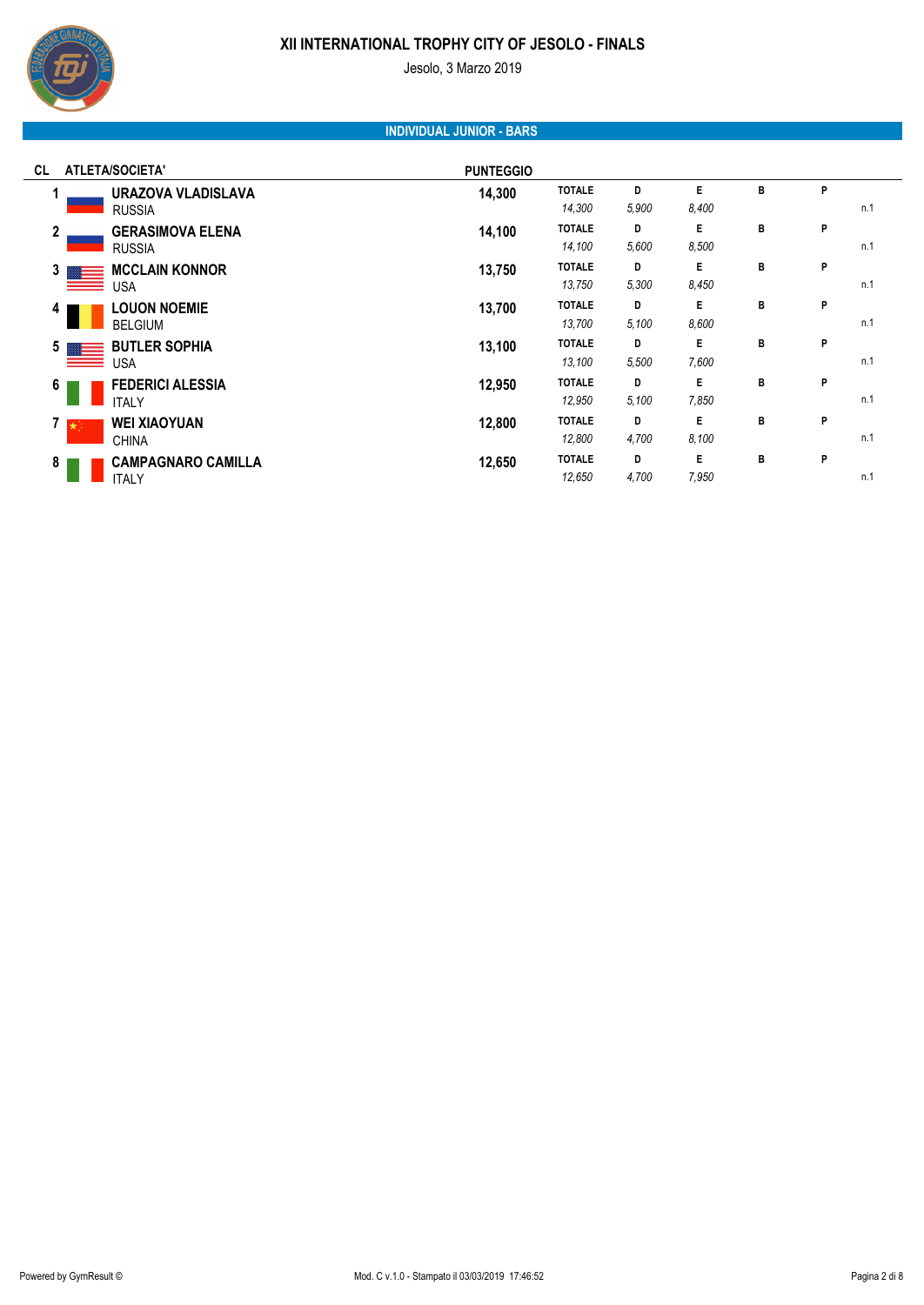

Jesolo, 3 Marzo 2019

# **INDIVIDUAL JUNIOR - BEAM**

| <b>ATLETA/SOCIETA'</b><br>CL                     | <b>PUNTEGGIO</b> |                         |            |             |   |   |     |
|--------------------------------------------------|------------------|-------------------------|------------|-------------|---|---|-----|
| <b>LISTUNOVA VIKTORIA</b><br><b>RUSSIA</b>       | 13,850           | <b>TOTALE</b><br>13,850 | D<br>5,800 | E<br>8.050  | B | P | n.1 |
| <b>ALIPIO CIENA</b><br>2 <sub>1</sub><br>USA     | 13,750           | <b>TOTALE</b><br>13,750 | D<br>5,900 | E.<br>7,850 | в | P | n.1 |
| 3<br><b>GERASIMOVA ELENA</b><br><b>RUSSIA</b>    | 13,700           | <b>TOTALE</b><br>13,700 | D<br>5,500 | E.<br>8,200 | в | P | n.1 |
| <b>HATAKEDA CHIAKI</b><br>4<br><b>JAPAN</b>      | 13,350           | <b>TOTALE</b><br>13,350 | D<br>5,200 | E.<br>8,150 | в | P | n.1 |
| $5 \star$<br><b>WEI XIAOYUAN</b><br><b>CHINA</b> | 13,100           | <b>TOTALE</b><br>13,100 | D<br>5,900 | E.<br>7,200 | в | P | n.1 |
| <b>MCCLAIN KONNOR</b><br>6<br>USA                | 12,300           | <b>TOTALE</b><br>12,300 | D<br>5,800 | Е<br>6,500  | в | P | n.1 |
| <b>MALEWSKY EMMA</b><br><b>GERMANY</b>           | 11,700           | <b>TOTALE</b><br>11,700 | D<br>4,700 | E<br>7,000  | В | P | n.1 |
| <b>BERTRANDT STACY</b><br>8<br><b>BELGIUM</b>    | 11,450           | <b>TOTALE</b><br>11,450 | D<br>3,600 | E<br>7,850  | в | P | n.1 |